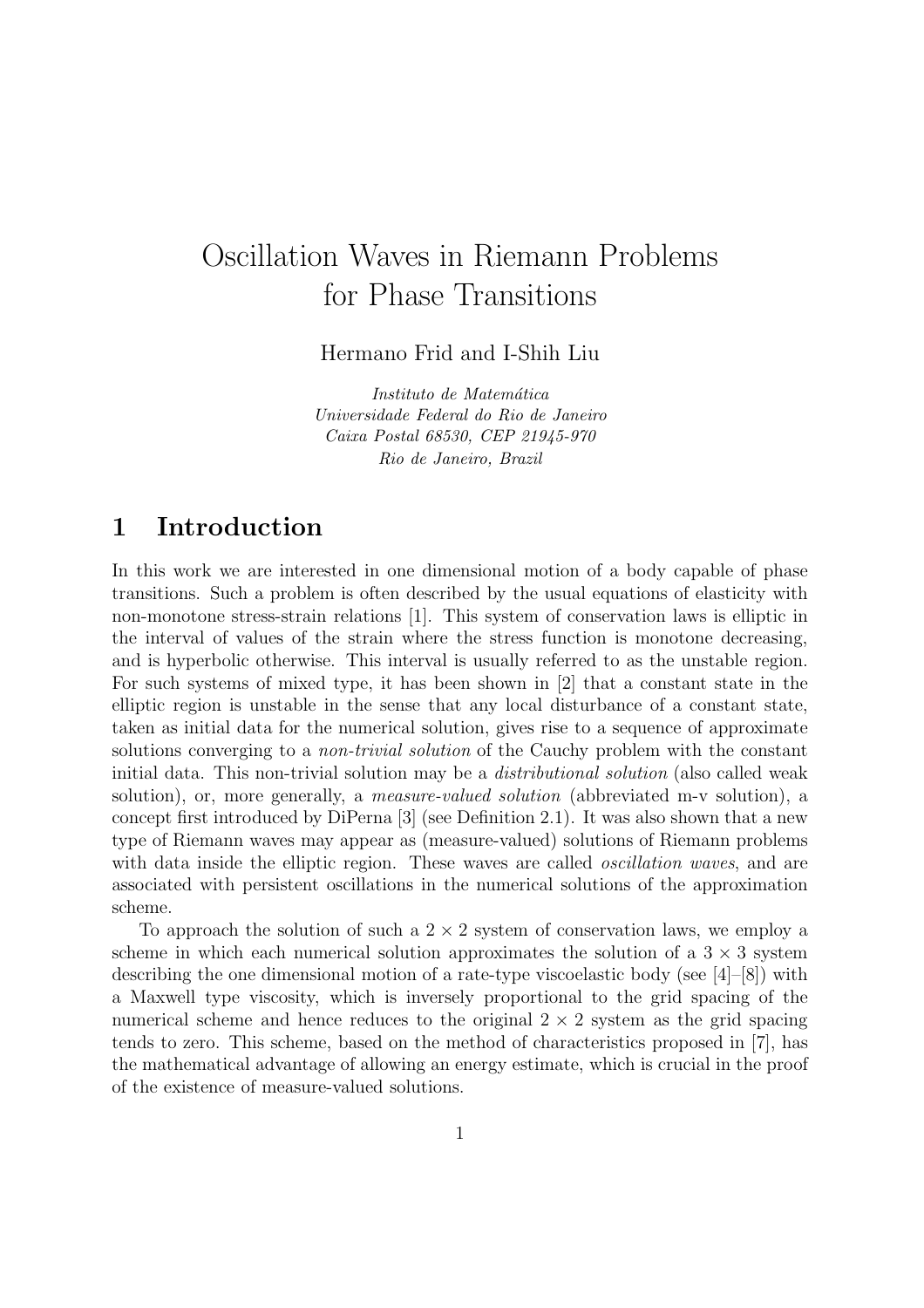We make use of an analytical result, earlier stated in [2] (see Theorem 4.1), to test convergence of approximate solutions and to obtain the limiting function. Indeed, for Riemann problems, a sequence of approximate solutions with diminishing grid spacing can be constructed from a fixed numerical solution simply by scaling in  $x$  and  $t$  variables. This process of scaling allows us to go to the limit of increasing viscosity by observing the asymptotic behavior of a fixed numerical scheme as time step increases.

By another result, also stated in [2] (see Theorem 4.2), we can get expectation values of state functions of interest, with respect to the Young measures constituting the m-v solution of the Riemann problem. This allows us not only to verify, in our numerical experiments, the condition for being a m-v solution by calculating the expectation values of the state variables and the flux functions, but also to obtain more informations about the limiting m-v solutions. For instance, we are able to apply DAFERMOS's entropy rate criterion (see [9]), here extended to m-v solutions, in an obvious way for expectation values, to confirm that the trivial constant solutions in the unstable region is less stable than the corresponding non-trivial m-v solutions constructed from the numerical scheme. However, our intention in presenting results concerning the entropy rate criterion is more to illustrate our methods than to make a serious discussion about the validity of the application of such criteria in the context considered here. A discussion about the admissibility of solutions to the system studied here may be found, although without conclusive results, in  $[10]-[20]$ . For the analogous static problem we refer to  $[21, 22]$ .

Careful examination of numerical results reveals an interesting fact that the wave pattern, associated with the non-trivial m-v solution in the unstable region, appears as intense oscillations between two pure phases and tends to become stationary in the region behind the wave fronts at large time steps. These patterns can be interpreted as a phase mixture consisting of layers of two pure phases densely distributed along the length of the body, and resemble the experimentally observed band-like structure of a single crystal sample of shape memory alloy during austenitic-martensitic transformation [23, 24]. Moreover, the average phase fractions in this region are constant in the limit, which means that phase mixture is macroscopically homogeneous, and their values agree with the coefficients in the convex combination of the corresponding strains of the two pure phases for the prescribed initial strain in the unstable interval, as one would expect.

This work is organized in the following way. In section 2, we present the system modeling phase transitions, the companion system of rate-type viscoelasticity, the definition of m-v solutions and recall an extension of Tartar's result on the existence of Young measures [25]. In section 3, we present the construction of the approximate solutions to the Cauchy problem by the method of characteristics applied to the companion system of rate-type viscoelasticity. The main result of this section is the proof that the approximate solutions generate a m-v solution to the Cauchy problem. In section 4, we establish two basic results concerning the Riemann problem, which are analogous to those stated in [2]. They provide a criterion for testing the convergence in  $L<sub>loc</sub><sup>2</sup>$  for sequences of approximate solutions, and a method for computing expectation values of state functions of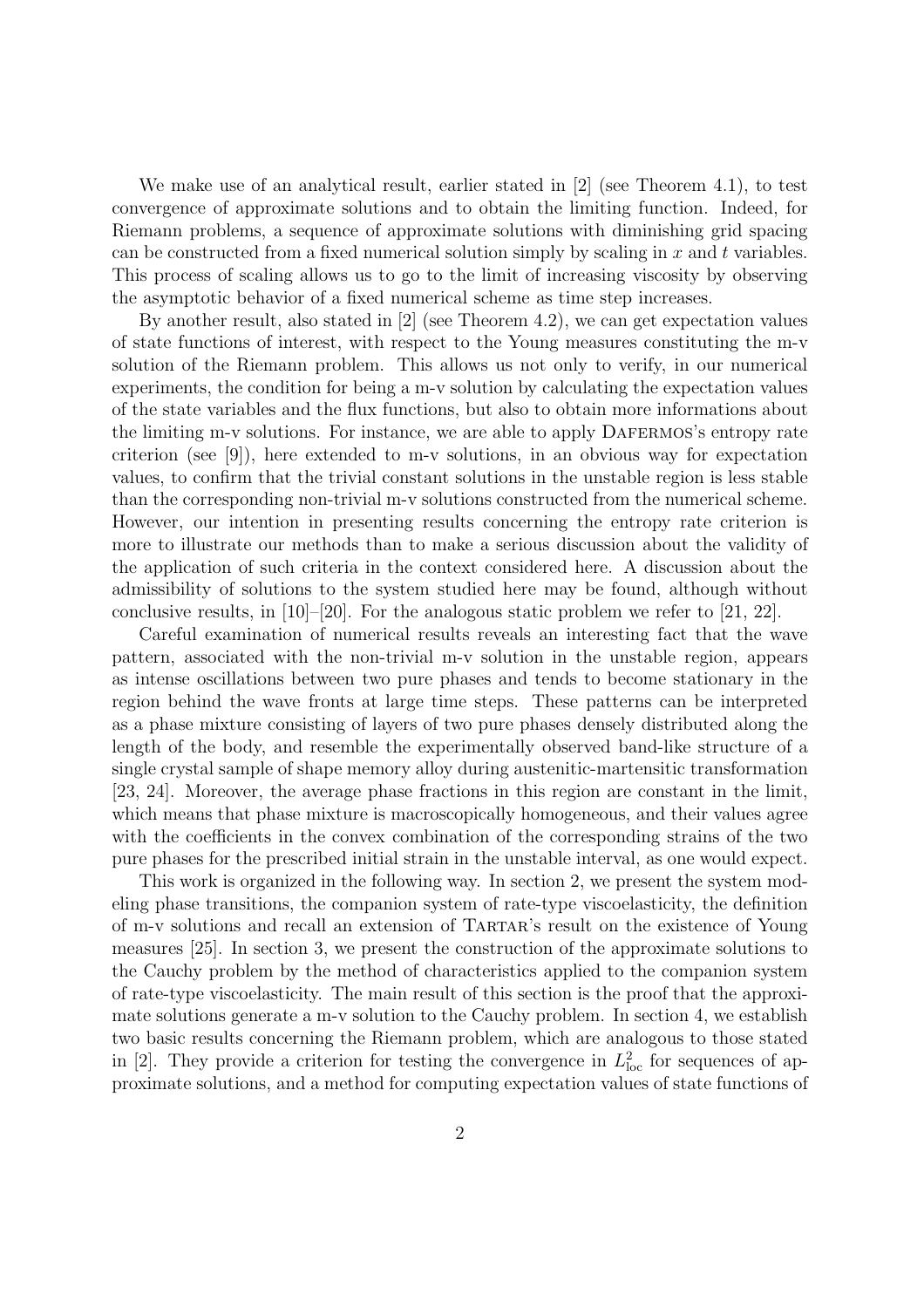interest, with respect to the m-v solution associated with the oscillation waves. In section 5, we present the results of the numerical experiments, with emphasis in non-trivial m-v solutions for initial data in the elliptic region and the appearance of oscillation waves. A comparison between the non-trivial m-v solution and the trivial constant solution is shown to confirm the instability of the constant state in the elliptic region by employing the entropy rate criterion. Average phase fractions are also determined in this region, where a mixture of two pure phases with numerous well-defined interface boundaries can be seen from the numerical solution. The results of last two sections follow the same line of investigation set forth in [2].

### 2 Statement of the Problem

The system of partial differential equations for one dimensional motion of an elastic body is given, in the reference spatial coordinate  $x$  and time  $t$ , by

$$
\frac{\partial v}{\partial t} - \frac{\partial \sigma_e(\varepsilon)}{\partial x} = 0, \n\frac{\partial \varepsilon}{\partial t} - \frac{\partial v}{\partial x} = 0,
$$
\n(2.1)

where v is the particle velocity, and  $\varepsilon$  is the strain. The body is called elastic if the stress-strain relation  $\sigma = \sigma_e(\varepsilon)$  is single-valued, or the stress  $\sigma_e$  is a monotone increasing function of the strain  $\varepsilon$  and hence the system is hyperbolic. However, for material bodies which exhibit phase changes during loading cycles, this is no longer true. The common practice (see [1]) to describe the one dimensional motion of bodies with phase transitions is still to treat it as an elastic problem by the system (2.1) but with a non-monotone stress-strain relation  $\sigma = \sigma_e(\varepsilon)$ , which is increasing in the pure phases and decreasing in the interval where phase transitions may occur. In this case, the system (2.1) is elliptic if  $\varepsilon$  belongs to the interval where  $\sigma_e$  is monotone decreasing, and hyperbolic otherwise.

For the purposes of this work we assume that  $\sigma_e$  is a piecewise smooth function satisfying:

$$
\sigma'_{e}(\varepsilon) > 0, \qquad \forall \varepsilon \notin [\varepsilon_{A}, \varepsilon_{M}],
$$
  
\n
$$
-M \leq \sigma'_{e}(\varepsilon) \leq E_{1} < E,
$$
  
\n
$$
\sigma_{e}(0) = 0, \qquad \int_{0}^{\varepsilon} \sigma_{e}(s) ds \geq 0,
$$
\n(2.2)

for certain positive constants,  $\varepsilon_A$ ,  $\varepsilon_M$ ,  $E$ ,  $E_1$ ,  $M$ . And for simplicity, in our numerical experiments, we will consider the simple piecewise linear function (see Fig. 1):

$$
\sigma_e(\varepsilon) = \begin{cases} E_1 \varepsilon, & \varepsilon \le \varepsilon_A, \\ E_1 \varepsilon_A - M(\varepsilon - \varepsilon_A), & \varepsilon_A < \varepsilon < \varepsilon_M, \\ E_1 \varepsilon_A - M(\varepsilon_M - \varepsilon_A) + E_2(\varepsilon - \varepsilon_M), & \varepsilon \ge \varepsilon_M, \end{cases}
$$
(2.3)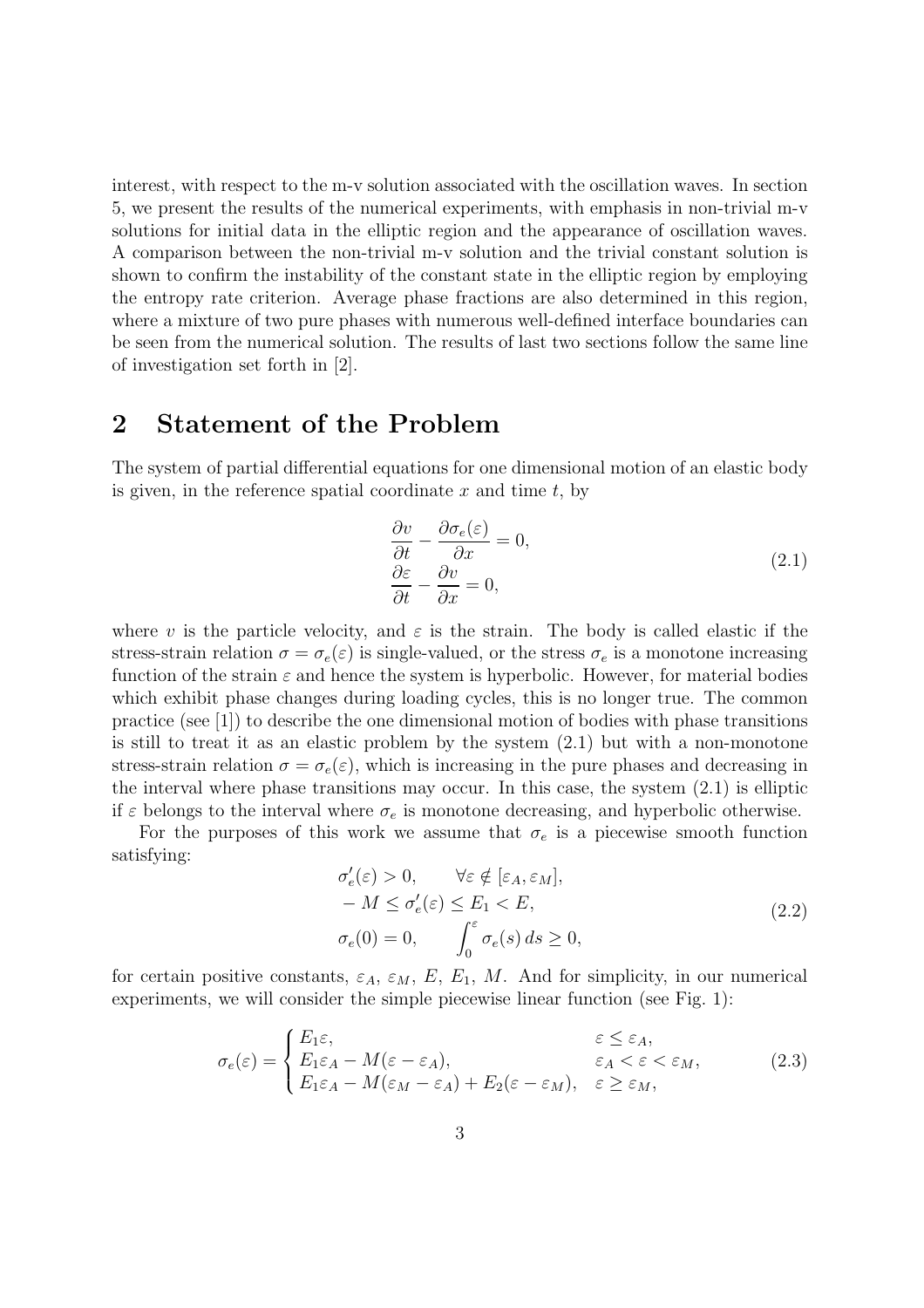where  $0 < \varepsilon_A < \varepsilon_M$ , and  $0 < E_2 \le E_1$ . In general, for a function  $\sigma_e$  which is monotone increasing except in an interval  $(\varepsilon_A, \varepsilon_M)$ , where it is monotone decreasing, as is the case of (2.3), the last condition in (2.2) will be satisfied if  $\varepsilon = 0$  does not belong to the Maxwell's interval  $(\varepsilon_{\alpha}, \varepsilon_{\beta})$ . This interval is defined by  $\sigma_e(\varepsilon_{\alpha}) = \sigma_e(\varepsilon_{\beta}) = \sigma_{\mu} \in (\sigma_e(\varepsilon_M), \sigma_e(\varepsilon_A))$ , so that the two curves  $\sigma = \sigma_{\mu}$  and  $\sigma = \sigma_e(\varepsilon)$  determine two bounded regions of equal areas in the  $\varepsilon - \sigma$  plane.

We consider the initial value problem for  $(2.1)$  with initial data,

$$
(v, \varepsilon)(x, 0) = (v_0, \varepsilon_0)(x), \qquad x \in \mathbb{R}.
$$
 (2.4)

Our approach to find the solution of the elastic problem (2.1), (2.4) will proceed by means of a numerical scheme which is primarily intended to approximate the solution of the following system which describes the one dimensional motion of a rate-type viscoelastic body following SULICIU (see  $[5]-[7]$ ):

$$
\frac{\partial v}{\partial t} - \frac{\partial \sigma}{\partial x} = 0,\n\frac{\partial \varepsilon}{\partial t} - \frac{\partial v}{\partial x} = 0,\n\frac{\partial \sigma}{\partial t} - E \frac{\partial v}{\partial x} = -\kappa (\sigma - \sigma_e(\varepsilon)),
$$
\n(2.5)

where  $\kappa > 0$  is a Maxwell type viscosity constant, or sometimes  $1/\kappa$  is referred to as the relaxation time parameter. The constant  $E$  is called the dynamic Young's modulus. For (2.5) we give the initial data

$$
(v, \varepsilon, \sigma)(x, 0) = (v_0, \varepsilon_0, \sigma_0)(x), \qquad x \in \mathbb{R}.
$$
 (2.6)

Intuitively, if one can obtain a sequence of solutions,  $(v^{\kappa}, \varepsilon^{\kappa}, \sigma^{\kappa})$ , for the viscoelastic problem (2.5), (2.6), as parameters  $\kappa \to \infty$ , one would expect that the sequence  $(v^{\kappa}, \varepsilon^{\kappa})$ might converge to a solution of the elastic problem  $(2.1)$ ,  $(2.4)$ . Following this intuitive idea, we shall consider a sequence of approximate solutions constructed by the method of characteristics with grid spacings inversely proportional to the parameter  $\kappa$ . In section 3, we prove that, when  $\kappa \to \infty$ , a subsequence of such approximate solutions converges weakly and generates what is called, after DiPerna [3], a measure-valued solution of the elastic problem (2.1), (2.4). We state below the definition of measure-valued solutions.

**2.1 Definition.** Let  $P(R^2)$  denote the set of all probability measures over  $R^2$ . A *measure-valued solution to (2.1), (2.4) is a mapping*  $\nu \colon \mathbf{R} \times [0, \infty) \to \mathbf{P}(\mathbf{R}^2)$ , denoted *by*  $\nu_{x,t}$ *, satisfying:* 

*1. for each*  $0 \leq p < 2$ ,

$$
M_p(x,t) = \langle \nu_{x,t}, |\mathbf{u}|^p \rangle \tag{2.7}
$$

is a measurable function in  $L^1_{loc}(\mathbf{R} \times [0, \infty))$ , with  $\mathbf{u} = (v, \varepsilon)$ ;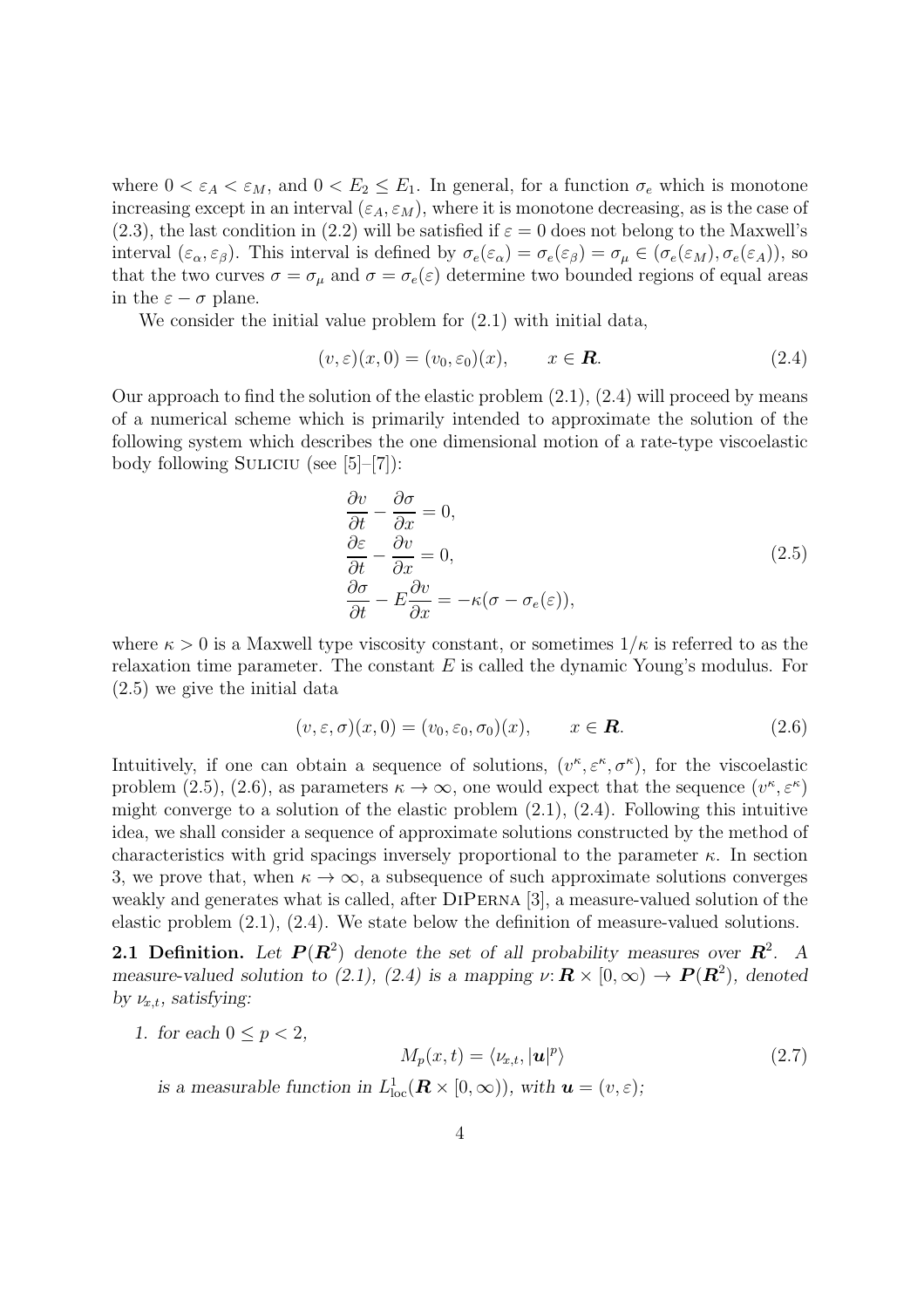2. for all  $\phi \in C_0^{\infty}$  $\int_0^\infty (\boldsymbol{R} \times [0,\infty))$  we have

$$
\iint_{\mathbf{R}\times[0,\infty)}\left\{\langle\nu_{x,t},\mathbf{u}\rangle\phi_t+\langle\nu_{x,t},\mathbf{F}(\mathbf{u})\rangle\phi_x\right\}dxdt+\int_{-\infty}^{\infty}\mathbf{u}_0(x)\phi(x,0)\,dx=0,\quad(2.8)
$$
\nwhere  $\mathbf{F}(\mathbf{u})=(-\sigma_e(\varepsilon),-\nu),\mathbf{u}_0(x)=(v_0,\varepsilon_0)(x).$ 

The concept of m-v solutions is motivated by TARTAR's result on the existence of Young measures (see [25]). We state below an extension of this theorem for sequences uniformly bounded in  $L^p_{loc}$ , whose proof can be found in [26] (see also [27, 28]).

**2.2 Lemma.** Let  $u^{\epsilon} \colon \Omega \subseteq \mathbb{R}^m \to \mathbb{R}^n$  a sequence of vector functions indexed by  $\epsilon > 0$ , *a parameter which is to be made to vanish. Assume that, for some*  $p > 1$ *, and for each compact*  $K \subseteq \Omega$ ,  $\|\boldsymbol{u}^{\epsilon}\|_{L^{p}(K)} < M_{K}$ , with  $M_{K} > 0$  *a constant not depending on*  $\epsilon$ . Then, there exists a subsequence which we still label  $\mathbf{u}^{\epsilon}$ , and a parametrized family *of probability measures*  $\nu_y \in P(R^n)$ ,  $y \in \Omega$ , such that for any continuous function  $h \in C(\mathbb{R}^n)$  satisfying

$$
\left\|\frac{h(\boldsymbol{u})}{1+|\boldsymbol{u}|^q}\right\|_{\infty}<\infty,\tag{2.9}
$$

*for some*  $q \in [0, p)$ *, we have* 

$$
\langle \nu_y, h(\mathbf{u}) \rangle = \bar{h}(y), \tag{2.10}
$$

*where*

$$
h(\boldsymbol{u}^{\epsilon}) \rightharpoonup \bar{h},
$$

*in the sense of distributions.*

The way we construct a m-v solution in the following section is especially important for the subsequent numerical studies in sections 4 and 5, of the Riemann problem for (2.1) with initial data:

$$
(v, \varepsilon)(x, 0) = \begin{cases} (v_L, \varepsilon_L), & x < 0, \\ (v_R, \varepsilon_R), & x > 0. \end{cases}
$$
 (2.11)

# 3 Method of Characteristics and Measure-Valued Solution

For the viscoelastic problem  $(2.5)$ ,  $(2.6)$ , the change of dependent variables:

$$
p = \sigma + cv, \qquad q = \sigma - cv, \qquad r = \sigma - E\varepsilon,
$$
\n(3.1)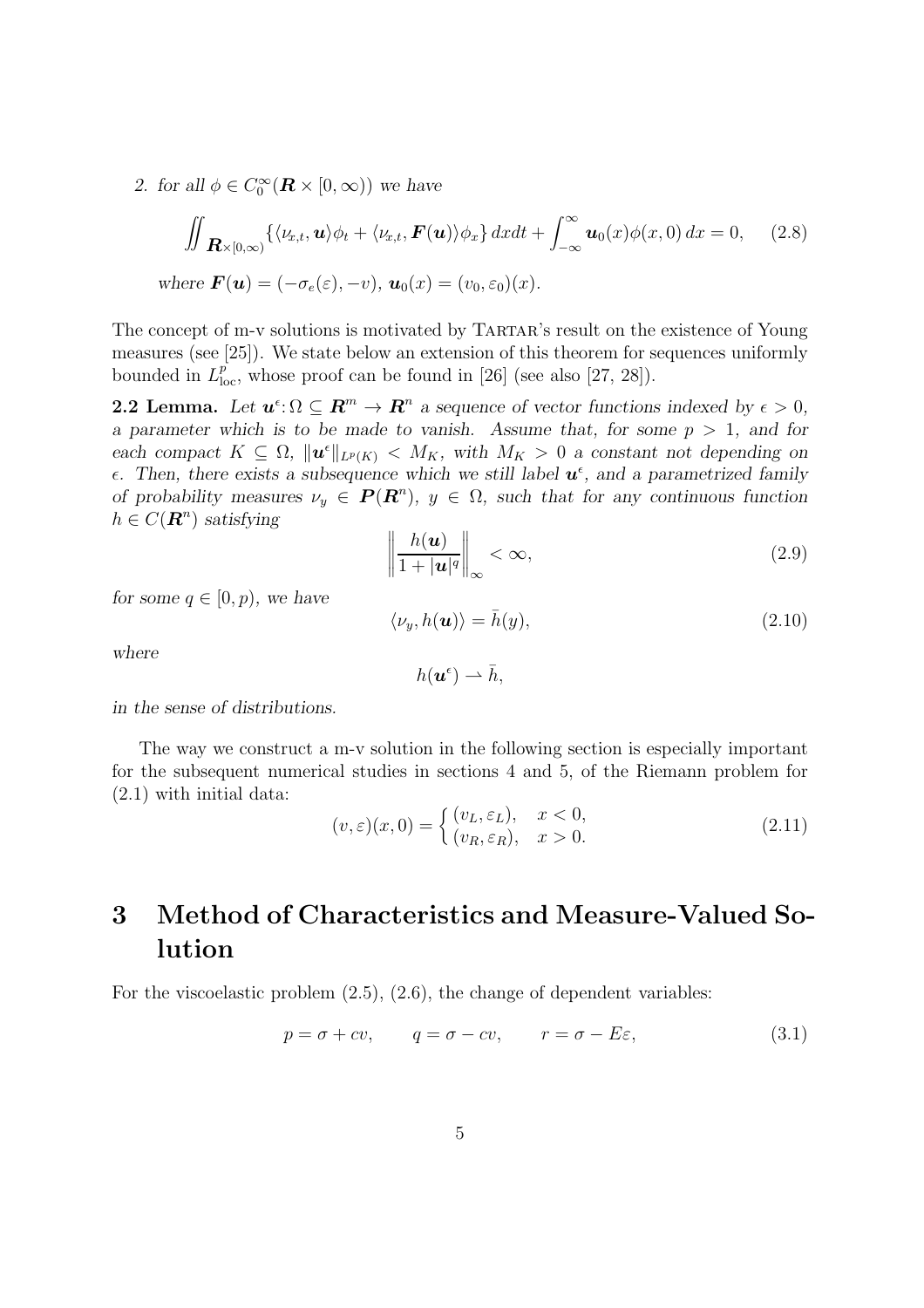with  $c = \sqrt{E}$ , will put (2.5) into the more convenient characteristic form:

$$
\frac{\partial p}{\partial t} - c \frac{\partial p}{\partial x} = G(p, q, r),\n\frac{\partial q}{\partial t} + c \frac{\partial q}{\partial x} = G(p, q, r),\n\frac{\partial r}{\partial t} = G(p, q, r),
$$
\n(3.2)

where

$$
G(p,q,r) = -\kappa \left( \frac{p+q}{2} - \sigma_e \left( \frac{1}{E} (\frac{p+q}{2} - r) \right) \right).
$$

For the inverse transformation we have

$$
v = \frac{p-q}{2c}, \qquad \varepsilon = \frac{1}{E}(\frac{p+q}{2} - r), \qquad \sigma = \frac{p+q}{2}.
$$
 (3.3)

The data (2.6) is transformed through (3.1) into

$$
(p, q, r)(x, 0) = (p_0, q_0, r_0)(x).
$$
\n(3.4)

Let  $\Delta x$ ,  $\Delta t$  be grid spacings satisfying  $\Delta x = c \Delta t$ . We use the first order approximation given by the method of characteristics to define the lattice functions  $p_i^j$  $\frac{j}{i}, q_i^j$  $\frac{j}{i}, r_i^j$  $i^j$ , with  $j = 0, 1, \dots, i = \dots, -1, 0, 1, \dots$ , as follows:

$$
p_i^0 = p_0(i\Delta x), \t p_i^{j+1} = p_{i+1}^j + \Delta t G_{i+1}^j,
$$
  
\n
$$
q_i^0 = q_0(i\Delta x), \t q_i^{j+1} = q_{i-1}^j + \Delta t G_{i-1}^j,
$$
  
\n
$$
r_i^0 = r_0(i\Delta x), \t r_i^{j+1} = r_i^j + \Delta t G_i^j,
$$
\n(3.5)

where  $G_i^j = G(p_i^j)$  $_i^j,q_i^j$  $i^j, r_i^j$  $\binom{j}{i}$ .

Given lattice functions  $p_i^j$  $i, q_i^j$  $i, r_i^j$  defined above, we define the approximate solution to (3.2), (3.4), depending on the parameter  $\kappa$ ,

$$
\boldsymbol{p}(x,t;\Delta t,\kappa)=(p,q,r)(x,t;\Delta t,\kappa),
$$

by setting:

$$
(p, q, r)(x, t, \Delta t, \kappa) = (p_i^j, q_i^j, r_i^j),
$$
\n(3.6)

for  $(i-\frac{1}{2})$  $(\frac{1}{2})\Delta x < x < (i + \frac{1}{2})$  $\frac{1}{2}$ ) $\Delta x$ , and for  $j\Delta t \leq t \leq (j+1)\Delta t$ . Similarly, let us denote by

$$
\mathbf{v}(x,t;\Delta t,\kappa) = (v,\varepsilon,\sigma)(x,t;\Delta t,\kappa),\tag{3.7}
$$

the corresponding approximate solution to (2.5), (2.6) obtained from  $p(x, t; \Delta t, \kappa)$ , by using the inverse relations (3.3).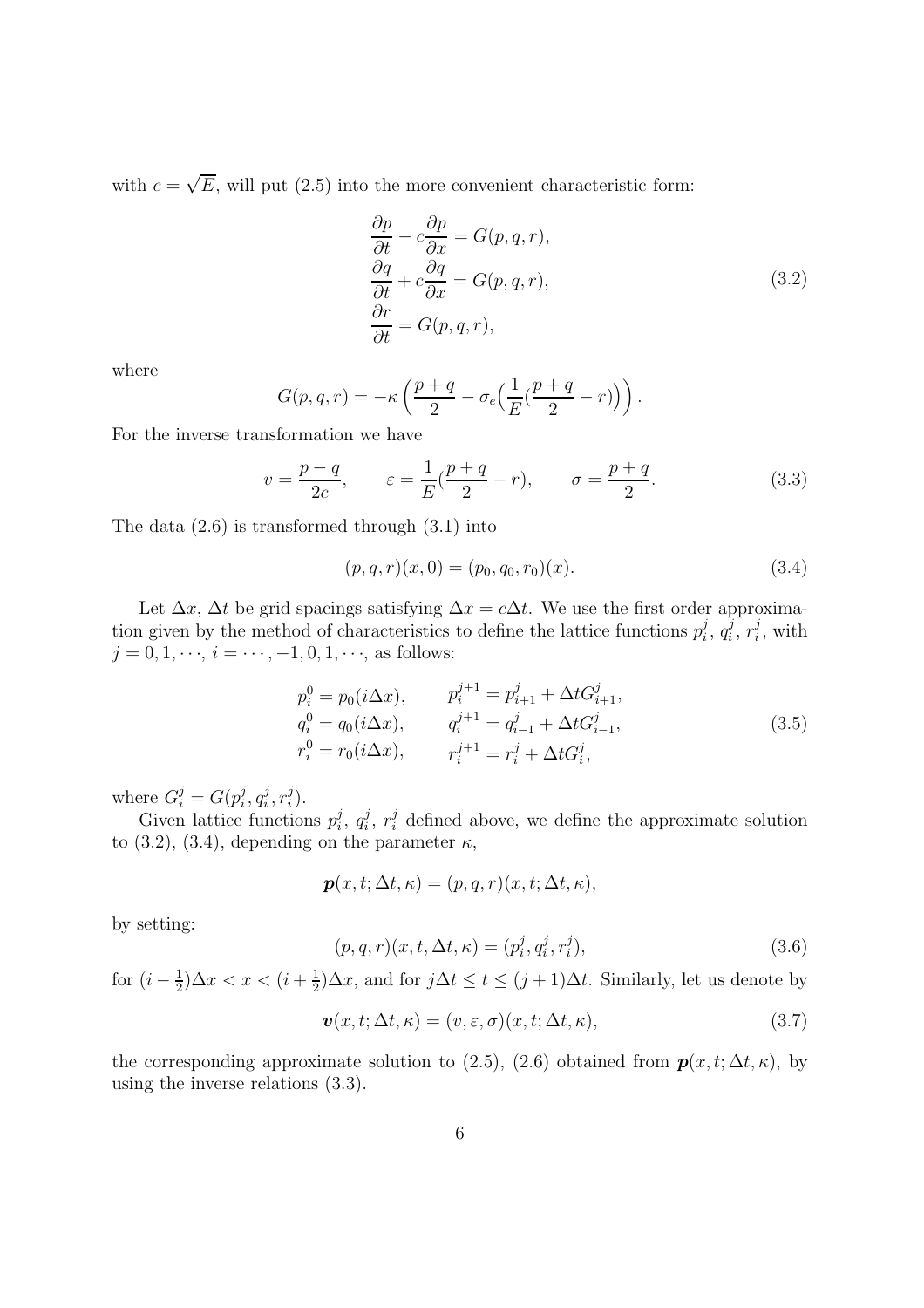At this point we remark that, using the well known existence of global smooth solutions to  $(2.5)$ ,  $(2.6)$  (see [29]), and an energy estimate (see section 3.1), one could easily obtain a m-v solution to  $(2.1)$ ,  $(2.4)$  generated by a subsequence of such smooth solutions as  $\kappa \to \infty$ . However, our primary interest here is to obtain a method for numerical computation of expectation values with respect to such a m-v solution. To this end, we shall prove that one can obtain a m-v solution to  $(2.1)$ ,  $(2.4)$  from a sequence of approximate solutions to  $(2.5)$ ,  $(2.6)$  constructed from  $(3.6)$ , as the parameters  $\kappa$  tends to infinity and the grid spacings tends to zero simultaneously. This construction has the great advantage, for numerical purposes, that any member of the sequence of approximate solutions can be obtained by scaling from a fixed one, provided that the initial data are related in this manner. This scaling property will be of decisive importance for the results of the following sections concerning the numerical solution of the Riemann problem.

Now, for some fixed  $\Delta t$  and  $\kappa$ , let us construct the sequences

$$
\boldsymbol{v}_n(x,t) = (v_n, \varepsilon_n, \sigma_n)(x,t) \equiv \boldsymbol{v}(x,t; \frac{\Delta t}{n}, n\kappa),
$$
  

$$
\boldsymbol{u}_n(x,t) = (v_n, \varepsilon_n)(x,t).
$$

If the sequence  $\mathbf{v}_n(x,t)$  is uniformly bounded in  $L^2(\Omega)$ , for any bounded domain  $\Omega \subset$  $\mathbf{R} \times [0,\infty)$ , then so is  $\mathbf{u}_n(x,t)$ . We can then use Lemma 2.2 to obtain a Young measure  $\nu_{x,t}$  from a subsequence of  $u_n(x,t)$ . The question arises, whether  $\nu_{x,t}$  is a m-v solution to the elastic problem  $(2.1)$ ,  $(2.4)$ . The answer to this question is given in the following:

**3.1 Theorem.** The Young measure  $\nu_{x,t}$ , generated from a subsequence of  $\mathbf{u}_n(x,t)$ , is a *measure-valued solution to (2.1), (2.4) if*

$$
\Delta t < \frac{2}{\kappa} \frac{E - E_1}{E + M}.\tag{3.8}
$$

**3.2 Corollary.** If  $u_n(x,t)$  converges in  $L^2_{loc}$  to  $u(x,t) = (v,\varepsilon)(x,t)$ , then  $u(x,t)$  is a *weak solution to (2.1), (2.4).*

The proof of the above theorem will be given in the remainder of this section. The reader, who is interested to see the numerical results first, may go directly to section 4.

#### 3.1 The existence of measure-valued solution

It has been proved [4, 5] that the system (2.5) possesses a unique free energy function,  $\psi(\varepsilon,\sigma)$ , which satisfies

$$
\frac{\partial \psi}{\partial \varepsilon} + E \frac{\partial \psi}{\partial \sigma} = \sigma,
$$
  
\n
$$
\frac{\partial \psi}{\partial \sigma} (\sigma - \sigma_e(\varepsilon)) \ge 0,
$$
  
\n
$$
\psi(0, 0) = 0,
$$
\n(3.9)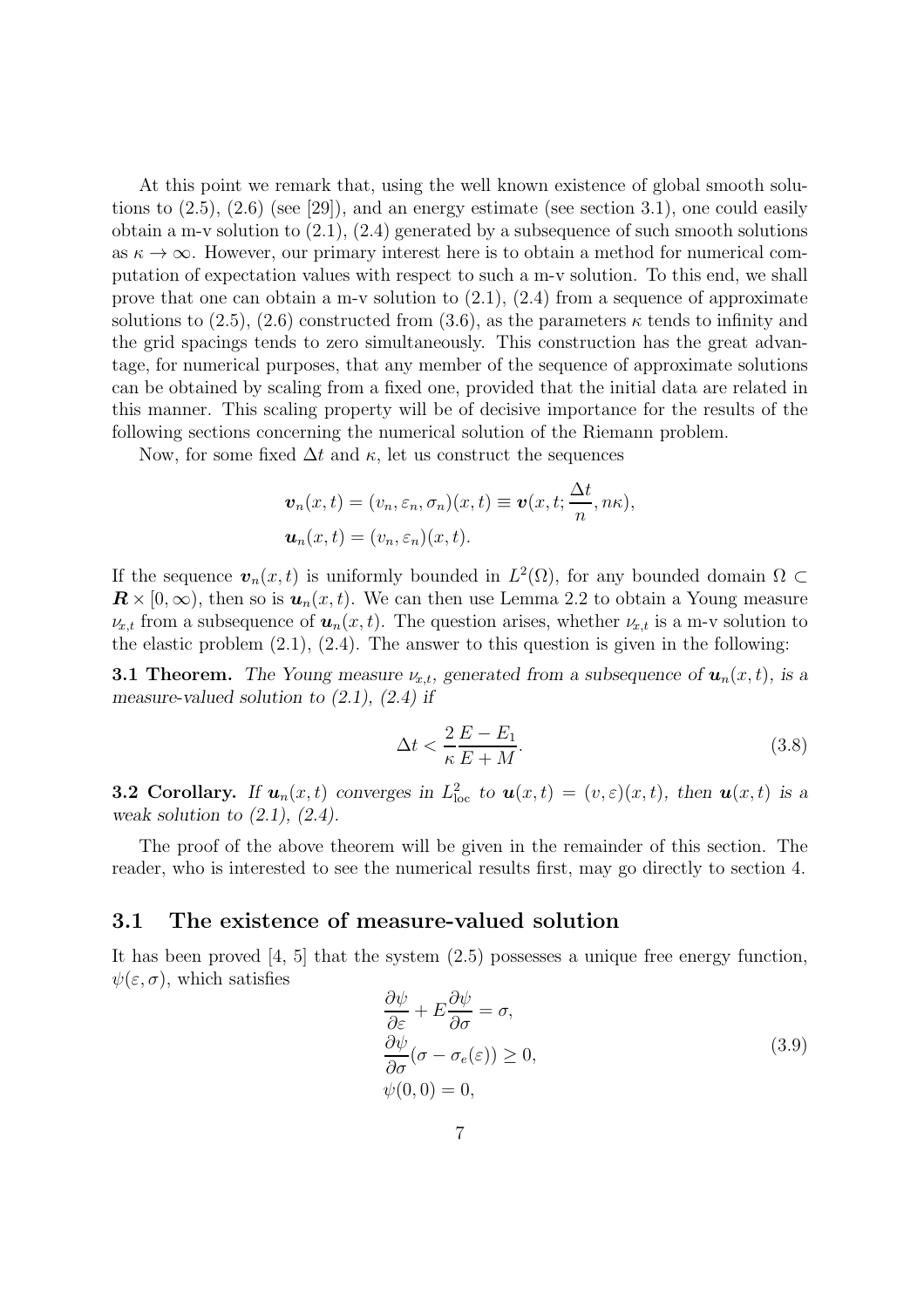and is given by

$$
\psi(\varepsilon,\sigma) = \frac{\sigma^2}{2E} + \varphi(\sigma - E\varepsilon),\tag{3.10}
$$

where the function  $\varphi$  is uniquely determined from

$$
\varphi'(\tau) = \frac{-1}{E} \sigma_e(h^{-1}(\tau)), \quad \varphi(0) = 0, \quad \tau \in \mathbb{R},
$$
  
\n
$$
h(\varepsilon) = \sigma_e(\varepsilon) - E\varepsilon, \qquad \varepsilon \in \mathbb{R}.
$$
\n(3.11)

We remark that the function  $\varphi$  is non-negative for  $\sigma_e$  satisfying (2.2).

The density of total energy is then defined as

$$
e^*(v, \varepsilon, \sigma) = \frac{v^2}{2} + \psi(\varepsilon, \sigma).
$$
\n(3.12)

If  $(v, \varepsilon, \sigma)(x, t)$  is a smooth solution of the system (2.5), in a domain of  $\mathbf{R} \times [0, \infty)$ , then the following energy identity holds:

$$
\frac{\partial e^*}{\partial t} - \frac{\partial (\sigma v)}{\partial x} = -\kappa \frac{\partial \psi(\varepsilon, \sigma)}{\partial \sigma} (\sigma - \sigma_e(\varepsilon)).
$$
\n(3.13)

For some  $R > 0$  and  $T > 0$ , let

$$
\Omega_T^R = \{ (x, t) \mid 0 \le t \le T, \quad -R - c(T - t) \le x \le R + c(T - t) \}. \tag{3.14}
$$

We define the energy  $e(t) = e(t; R, T)$  of the horizontal section at level t of  $\Omega_R^T$ ,  $0 \le t \le T$ , by

$$
e(t) = e(t; R, T) = \int_{-R-c(T-t)}^{R+c(T-t)} e^*((v, \varepsilon, \sigma)(x, t)) dx.
$$
 (3.15)

Let  $\Omega_t^R$  be the part of  $\Omega_T^R$  below the section at level t. Integrating (3.13) over  $\Omega_t^R$ , using Green's identity, and the trivial inequality  $|\sigma v| \leq ce^*$ , we get

$$
e(t) \le e(0) - \kappa \iint_{\Omega_t^R} \frac{\partial \psi}{\partial \sigma} (\sigma - \sigma_e(\varepsilon)) \, dx dt. \tag{3.16}
$$

In particular, (3.9) implies

$$
e(t) \le e(0). \tag{3.17}
$$

Besides, using the inequality (see [4])

$$
\frac{1}{E+M} \le \frac{1}{\sigma - \sigma_e(\varepsilon)} \frac{\partial \psi}{\partial \sigma} \le \frac{1}{E - E_1},\tag{3.18}
$$

and (3.16), for  $t = T$ , we get the following approach to equilibrium for smooth solutions of (2.5), (2.6)

$$
\iint_{\Omega_T^R} (\sigma(x,t) - \sigma_e(\varepsilon(x,t)))^2 dx dt \le \frac{E+M}{\kappa} (e(0) - e(T)).
$$
\n(3.19)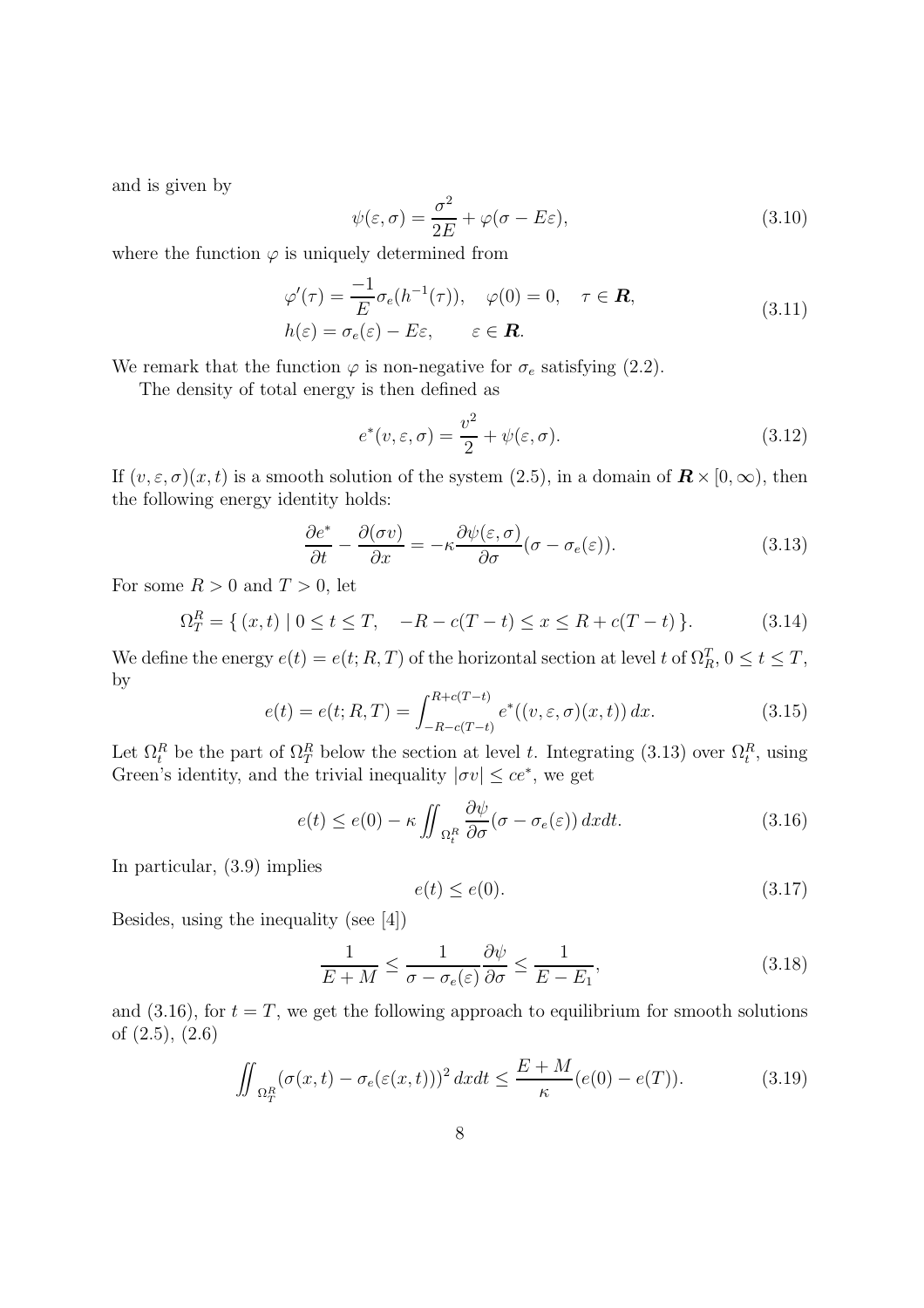We shall obtain similar estimates for the approximate solutions, in order to get  $a$ priori  $L^2_{loc}$  bounds for them and an approach to equilibrium when  $n \to \infty$ .

In addition to the approximate solutions defined in  $(3.6)$  and  $(3.7)$ , we also define the auxiliary approximate solution  $\bar{\mathbf{p}}(x, t; \Delta t, \kappa) = (\bar{p}, \bar{q}, \bar{r})(x, t; \Delta t, \kappa)$  by (3.6) for  $t = j\Delta t$ , and for  $t_j \le t \le t_{j+1}, j = 0, 1, \dots$ , and  $x \in \mathbb{R}$  by

$$
\bar{p}(x,t) = p(x + c(t - t_j), t_j) + (t - t_j)G((p, q, r)(x + c(t - t_j), t_j)),
$$
\n
$$
\bar{q}(x,t) = q(x - c(t - t_j), t_j) + (t - t_j)G((p, q, r)(x - c(t - t_j), t_j)),
$$
\n
$$
\bar{r}(x,t) = r(x,t_j) + (t - t_j)G((p, q, r)(x, t_j)),
$$
\n(3.20)

and the corresponding auxiliary approximate solution,

$$
\bar{\boldsymbol{v}}(x,t;\Delta t,\kappa)=(\bar{v},\bar{\varepsilon},\bar{\sigma})(x,t;\Delta t,\kappa),
$$

obtained from  $\bar{p}(x, t; \Delta t, \kappa)$  by the inverse relations (3.3). Let us also denote

$$
e(t; \Delta t, \kappa) = \int_{-R-c(T-t)}^{R+c(T-t)} e^*((v, \varepsilon, \sigma)(x, t; \Delta t, \kappa)) dx,
$$
  
\n
$$
\bar{e}(t; \Delta t, \kappa) = \int_{-R-c(T-t)}^{R+c(T-t)} e^*((\bar{v}, \bar{\varepsilon}, \bar{\sigma})(x, t; \Delta t, \kappa)) dx,
$$
\n(3.21)

with  $R = I\Delta x = cI\Delta t$ ,  $T = J\Delta t$ , for certain integers I, J. We now extend (3.17) to the approximate solutions.

#### 3.3 Proposition. *Assume*

$$
\Delta t \le \frac{2}{\kappa} \frac{E - E_1}{E + M}.\tag{3.22}
$$

*Then, for*  $0 \le t \le T$ *, we have* 

$$
e(t; \Delta t, \kappa) \le e(0; \Delta t, \kappa), \qquad \bar{e}(t; \Delta t, \kappa) \le \bar{e}(0; \Delta t, \kappa). \tag{3.23}
$$

PROOF: We adapt the reasoning used in the proof of Theorem I.1 of [6] (see also [7]). Clearly, it suffices to prove the second inequality in (3.23). First of all, we observe that if we change the initial data in (2.6), making them equal zero outside the interval  $[-R-cT, R+cT]$ , and given by (2.6) inside this interval, then the auxiliary approximate solution obtained through (3.5), (3.20) for the new initial data coincide with that for the old initial data over  $\Omega_T^R$ . So, if we also denote by  $((\bar{v}, \bar{\varepsilon}, \bar{\sigma})(x, t; \Delta t, \kappa))$  the auxiliary approximate solution for the new initial data, it suffices to prove (3.23) for it, with  $\bar{e}(x, t; \Delta t, \kappa)$  now given by

$$
\bar{e}(t; \Delta t, \kappa) = \int_{-\infty}^{\infty} e^* ((\bar{v}, \bar{\varepsilon}, \bar{\sigma})(x, t; \Delta t, \kappa)) dx.
$$
 (3.24)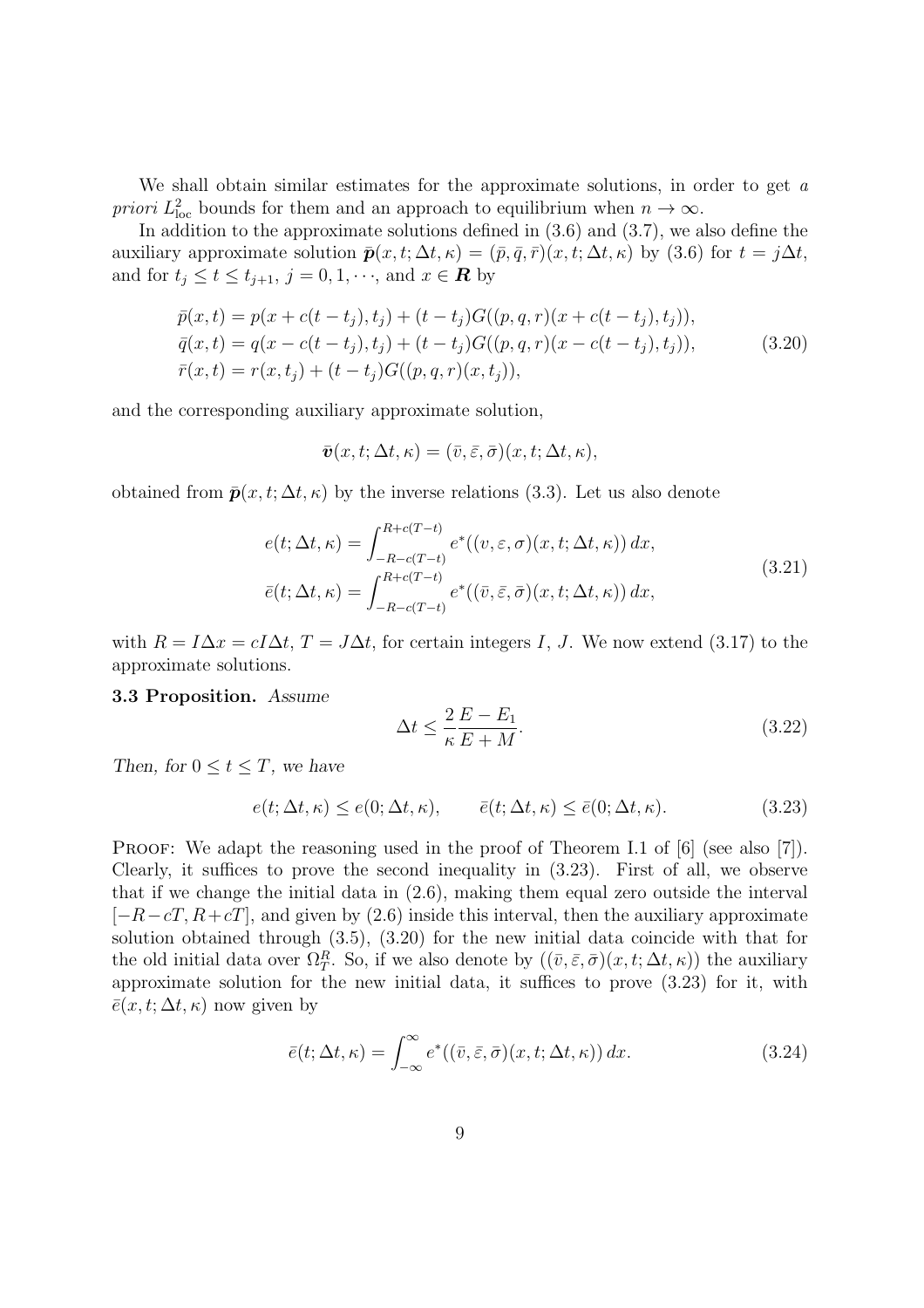Let  $t_j \leq t \leq t_{j+1}$ . We denote

$$
\bar{p} = \bar{p}(x, t; \Delta t, \kappa), \qquad \bar{q} = \bar{q}(x, t; \Delta t, \kappa), \qquad \bar{r} = \bar{r}(x, t; \Delta t, \kappa),
$$
  
\n
$$
p_j = p(x, t_j, \Delta t, \kappa), \qquad q_j = q(x, t_j; \Delta t, \kappa), \qquad r_j = r(x, t_j; \Delta t, \kappa),
$$
  
\n
$$
G_j = G(p_j, q_j, r_j).
$$

We have,

$$
\bar{e}(t; \Delta t, \kappa) = \int_{-\infty}^{\infty} \left(\frac{\bar{p}^2 + \bar{q}^2}{4E} + \varphi(\bar{r})\right) dx.
$$
 (3.25)

We will need the fact that one can write

$$
\varphi(r+s) = \varphi(r) + s\varphi'(r) + \frac{s^2}{2}m,\tag{3.26}
$$

with

$$
\frac{-M}{E(E+M)} \le m \le \frac{E_1}{E(E-E_1)},
$$
\n(3.27)

which follows from well known rules of Calculus and the fact that  $\varphi'$  is Lipschitz continuous (cf. [7]).

From  $(3.25)$ – $(3.27)$  we get

$$
\bar{e}(t; \Delta t, \kappa) \le \bar{e}(t_j; \Delta t, \kappa) + \frac{(t - t_j)}{2} \int_{-\infty}^{\infty} \left[ G_j(\frac{p_j + q_j}{2E} + \varphi'(r_j)) + \frac{(t - t_j)}{2} G_j^2(\frac{1}{E} + m) \right] dx.
$$
\n(3.28)

Set

$$
E_j \equiv G_j(\frac{p_j + q_j}{2E} + \varphi'(r_j)) + \frac{(t - t_j)}{2}G_j^2(\frac{1}{E} + m).
$$

Let  $(v_j, \varepsilon_j, \sigma_j)$  be obtained from  $(p_j, q_j, r_j)$  by (3.3). From (3.18), we have

$$
E_j \le \kappa(\sigma_j - \sigma_e(\varepsilon_j))^2 \left(\frac{-1}{E+M} + \frac{(t-t_j)}{2}\kappa(\frac{1}{E}+m)\right),\tag{3.29}
$$

so, using (3.27), if  $\Delta t$  satisfies (3.22), we get  $E_j \leq 0$ , and, so,  $\bar{e}(t, \Delta t, \kappa) \leq \bar{e}(t_j; \Delta t, \kappa)$ . Analogously, we get  $\bar{e}(t_j, \Delta t, \kappa) \leq \bar{e}(t_{j-1}, \Delta t, \kappa)$ . So, repeating this procedure up to  $j = 0$ , we finally arrive at  $(3.23)$ .

**3.4 Corollary.** Let  $\varepsilon(x,t) = \varepsilon(x,t;\Delta t,\kappa)$ ,  $\sigma(x,t) = \sigma(x,t;\Delta t,\kappa)$  be the last two coor*dinates of the approximate solution to (2.5), (2.6), obtained from (3.5) and the relations*  $(3.3)$  and let  $\Omega_T^R$  be given by  $(3.14)$ . Then, if

$$
\Delta t < \frac{2}{\kappa} \frac{E - E_1}{E + M},
$$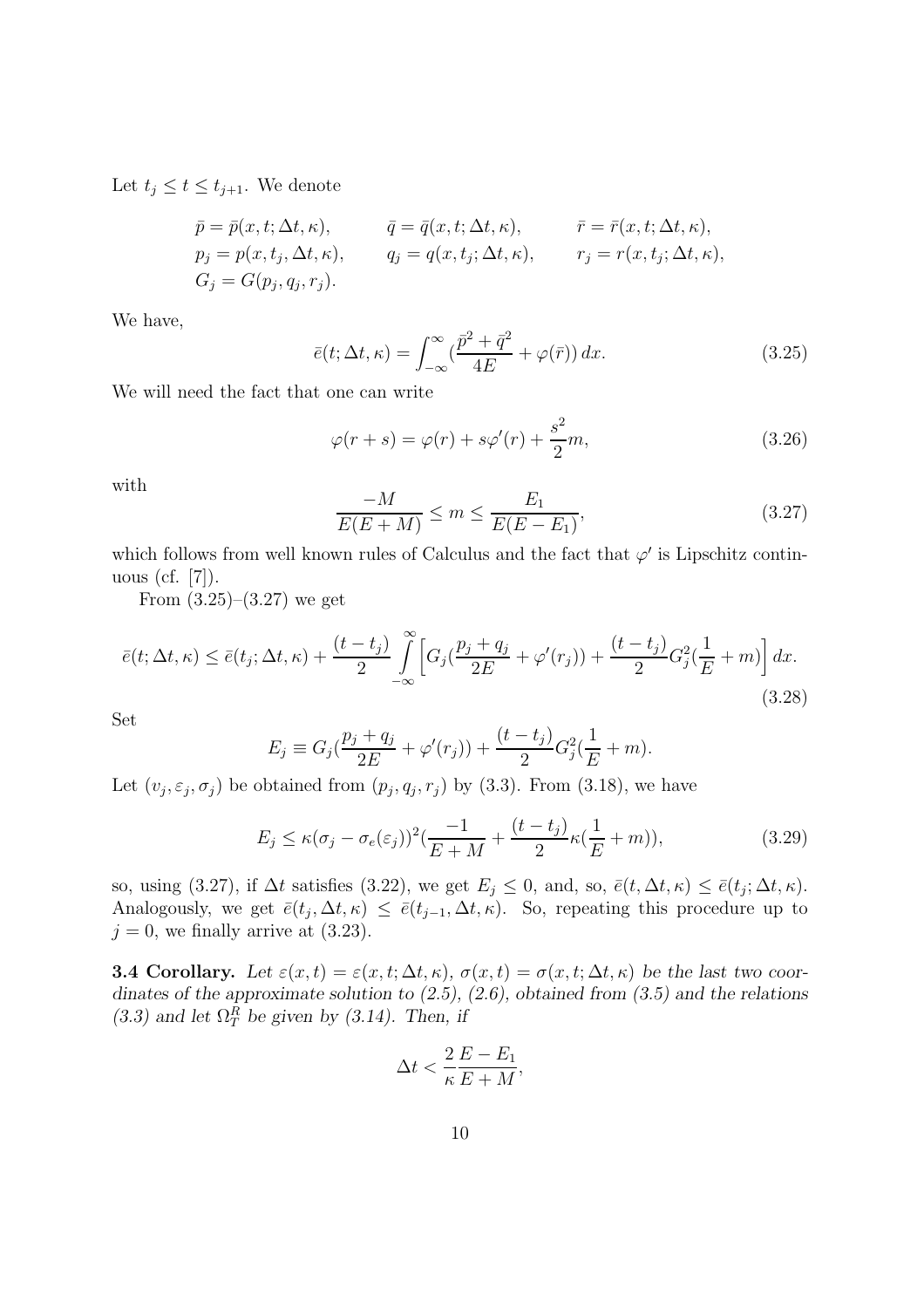*we have*

$$
\iint_{\Omega_T^R} (\sigma(x,t) - \sigma_e(\varepsilon(x,t)))^2 dx dt \leq \frac{C}{\kappa} e(0;\Delta t, \kappa),
$$
\n(3.30)

*where* C *is a constant depending only on* E*,* M*.*

PROOF: It follows from  $(3.29)$ ,  $(3.8)$  and  $(3.28)$ , by passing the term in the left-hand side of (3.28) to the right-hand side, and the last term in the right-hand side of that inequality to the left-hand side. One then observes that the new left-hand side is greater than a multiple of the part of the integral in  $(3.30)$  corresponding to the strip from  $t_j$  to t, and the right-hand side is the difference of the energy integrals in  $t_i$  and t. Repeating this for the strip from  $t_{j-1}$  to  $t_j$ , and so on, and then summing up all the inequalities, we arrive at (3.30).

Now we are ready to prove Theorem 3.1.

PROOF: It follows easily from Proposition 3.3 that the sequence  $\mathbf{v}_n(x,t)$ , satisfying (3.8), is uniformly bounded in  $L^2(\Omega)$ , for any bounded domain  $\Omega \subset \mathbf{R} \times [0, \infty)$ , and so is  $u_n(x, t)$ . Consider the approximate solution and the corresponding auxiliary approximate solution,

$$
(p_n, q_n, r_n)(x, t) = (p, q, r)(x, t; \frac{\Delta t}{n}, n\kappa),
$$
  

$$
(\bar{p}_n, \bar{q}_n, \bar{r}_n)(x, t) = (\bar{p}, \bar{q}, \bar{r})(x, t; \frac{\Delta t}{n}, n\kappa),
$$

given by (3.6), (3.20), replacing  $\Delta t$  by  $\Delta t/n$  and  $\kappa$  by  $n\kappa$ . It is easy to verify the following identities in the sense of distributions:

$$
\frac{\partial \bar{p}_n}{\partial t} - c \frac{\partial \bar{p}_n}{\partial x} = G_+^n(x, t) = n g_+^n(x, t),
$$
  
\n
$$
\frac{\partial \bar{q}_n}{\partial t} + c \frac{\partial \bar{q}_n}{\partial x} = G_-^n(x, t) = n g_-^n(x, t),
$$
  
\n
$$
\frac{\partial \bar{r}_n}{\partial t} = G_0^n(x, t) = n g_0^n(x, t),
$$
\n(3.31)

where  $G_{+}^{n}$ ,  $G_{-}^{n}$ ,  $G_{0}^{n}$  are the functions defined for  $x \in \mathbf{R}$ ,  $t_{j} \le t \le t_{j+1}$ ,  $j = 0, 1, \dots$ , by

$$
G_{+}^{n}(x,t) = nG((p^{n}, q^{n}, r^{n})(x + c(t - t_{j}), t_{j})),
$$
  
\n
$$
G_{-}^{n}(x,t) = nG((p^{n}, q^{n}, r^{n})(x - c(t - t_{j}), t_{j})),
$$
  
\n
$$
G_{0}^{n}(x,t) = nG((p^{n}, q^{n}, r^{n})(x, t_{j})).
$$
\n(3.32)

First, from (3.31) and Proposition 3.3 we have that  $g_{+}^n$ ,  $g_{-}^n$ ,  $g_0^n \to 0$  as  $n \to \infty$ , in the sense of distributions. In fact, for  $g_0^n$  we have the following:

Assertion 1.  $g_0^n \to 0$  in  $L^2_{loc}$ .

This follows immediately from Corollary 3.4.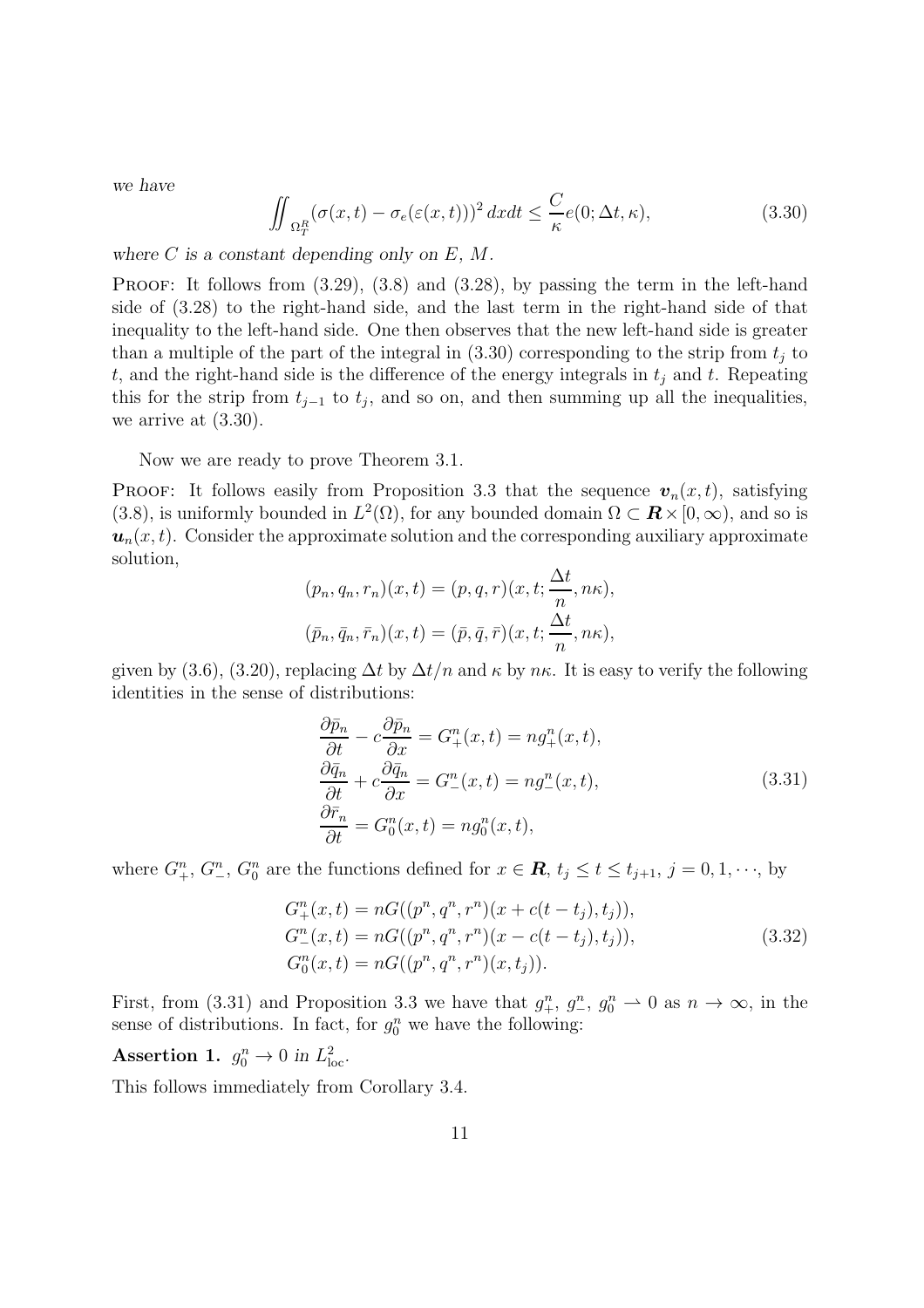Assertion 2.  $G_+^n - G_0^n \rightharpoonup 0$ ,  $G_-^n - G_0^n \rightharpoonup 0$ , as  $n \to \infty$ , in the sense of distributions. Indeed, given  $\phi \in C_0^{\infty}$  $\int_0^\infty (\mathbf{R} \times (0, \infty))$ , we have

$$
\left| \iint\limits_{\mathbf{R}\times[0,\infty)} (G_{+}^{n} - G_{0}^{n})\phi \, dxdt \right| = \left| \sum_{j=0}^{N} \iint\limits_{\mathbf{R}\times[t_{j},t_{j+1}]} G_{0}^{n}(\phi(x - c(t - t_{j}), t) - \phi(x, t)) \, dxdt \right|
$$
  

$$
\leq \sum_{j=0}^{N} \left| \iint\limits_{\mathbf{R}\times[t_{j},t_{j+1}]} G_{0}^{n} \phi_{x}(x - c(t - t_{j}), t)c(t - t_{j}) \, dxdt \right|
$$
  

$$
\leq n \frac{\Delta t}{n} \|\phi_{x}\|_{\infty} \iint\limits_{\text{supp}\phi} |g_{0}^{n}(x, t)| \, dxdt \to 0, \quad \text{as } n \to \infty.
$$

Analogously, we prove that  $G_{-}^{n} - G_{0}^{n} \rightharpoonup 0$ .

We now apply the change of variables (3.3) to the system (3.31). We get

$$
\frac{\partial \bar{v}_n}{\partial t} - \frac{\partial \bar{\sigma}_n}{\partial x} = \frac{1}{2c} (G_+^n - G_-^n),
$$
  
\n
$$
\frac{\partial \bar{\varepsilon}_n}{\partial t} - \frac{\partial \bar{v}_n}{\partial x} = \frac{1}{2E} (G_+^n + G_-^n - 2G_0^n),
$$
  
\n
$$
\frac{\partial \bar{\sigma}_n}{\partial t} - E \frac{\partial \bar{v}_n}{\partial x} = \frac{1}{2} (G_-^n + G_+^n).
$$
\n(3.33)

Let us define

$$
\tilde{v}_n(x,t) = \frac{1}{2c}(p_n(x + c(t - t_j), t_j) - q_n(x - c(t - t_j), t_j)),
$$
  
\n
$$
\tilde{\varepsilon}_n(x,t) = \frac{1}{2E}(p_n(x + c(t - t_j), t_j) + q_n(x - c(t - t_j), t_j) - 2r_n(x, t_j)),
$$
  
\n
$$
\tilde{\sigma}_n(x,t) = \frac{1}{2}(p_n(x + c(t - t_j), t_j) + q_n(x - c(t - t_j), t_j)),
$$

for  $x \in \mathbf{R}$ ,  $t_j \le t \le t_{j+1}, j = 0, 1, \cdots$ .

Assertion 3.  $\bar{v}_n - \tilde{v}_n \rightharpoonup 0$ ,  $\bar{\varepsilon}_n - \tilde{\varepsilon}_n \rightharpoonup 0$ ,  $\bar{\sigma}_n - \tilde{\sigma}_n \rightharpoonup 0$ , as  $n \to \infty$ , in the sense of *distributions.*

Indeed, we have from (3.20)

$$
\bar{v}_n(x,t) - \tilde{v}_n(x,t) = (t - t_j) \frac{G_+^n(x,t) - G_-^n(x,t)}{2c},\tag{3.34}
$$

for  $x \in \mathbf{R}$ ,  $t_j \le t \le t_{j+1}$ ,  $j = 0, 1, \dots$ . Now, for any  $\phi \in C_0^{\infty}$  $\int_0^\infty (\boldsymbol{R}\times (0,\infty)),$ 

$$
\left| \iint\limits_{\mathbf{R}\times(0,\infty)} G^n_+(x,t) \phi(x,t) dx dt \right| = \left| \sum\limits_{j=0}^N \iint\limits_{\mathbf{R}\times[t_j,t_{j+1}]} G^n_0(x,t) \phi(x-c(t-t_j),t) dx dt \right|
$$
  
\$\leq n \|\phi\|\_\infty \iint\limits\_{\text{supp }\phi} |g^n\_0(x,t)| dx dt\$,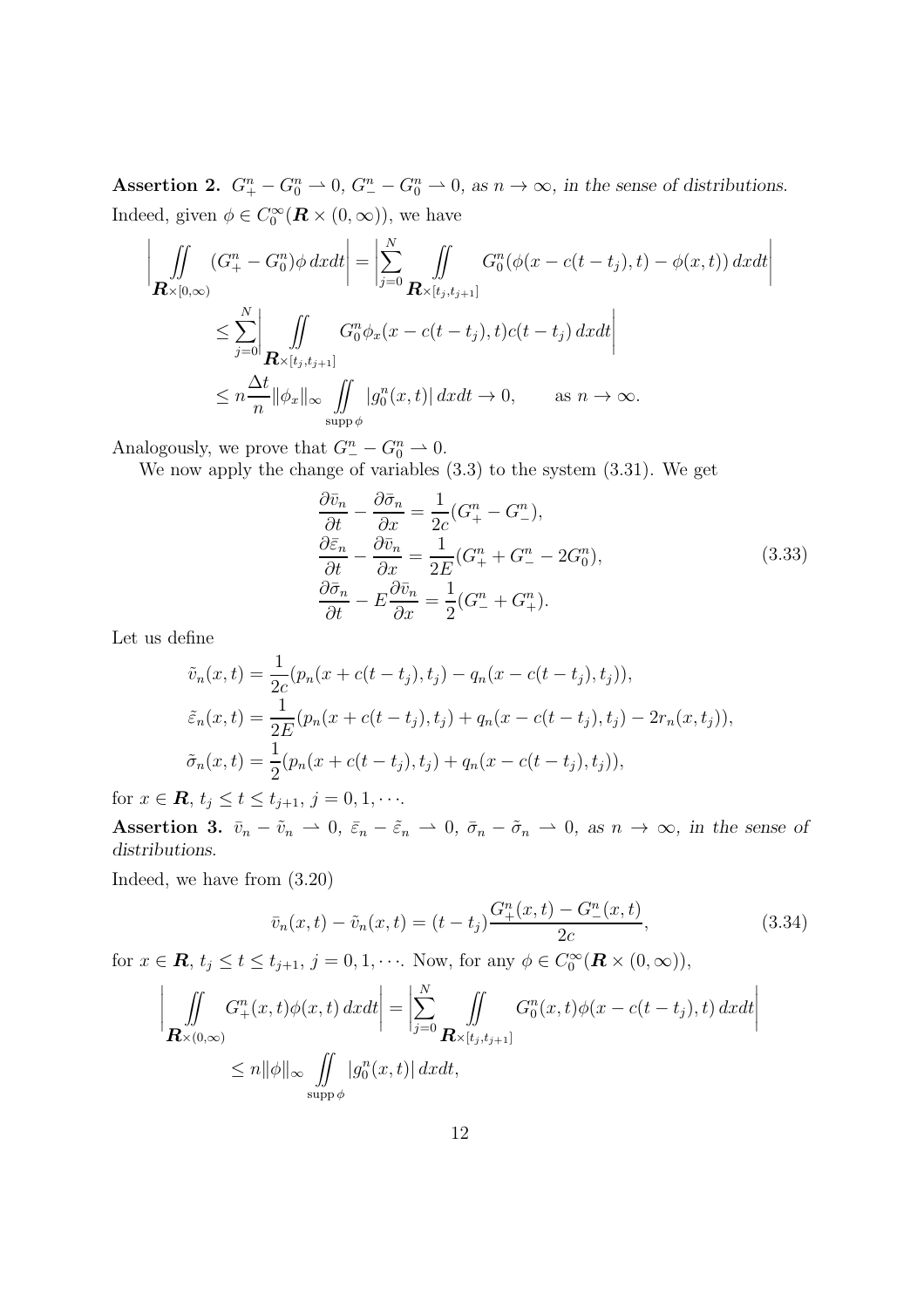and an analogous inequality holds for  $G_{-}^{n}$ . So, (3.34) and assertion 1 give that  $\bar{v}_n - \tilde{v}_n \rightharpoonup 0$ , in the sense of distributions. The proof of  $\bar{\varepsilon}_n-\tilde{\varepsilon}_n \rightharpoonup 0$  and  $\bar{\sigma}_n-\tilde{\sigma}_n \rightharpoonup 0$  follows similarly.

Now, we have

Assertion 4.  $\tilde{v}_n - v_n \rightharpoonup 0$ ,  $\tilde{\varepsilon}_n - \varepsilon_n \rightharpoonup 0$   $\tilde{\sigma}_n - \sigma_n \rightharpoonup 0$ , as  $n \to \infty$ , in the sense of *distributions.*

Indeed, again, given  $\phi \in C_0^{\infty}$  $\int_0^\infty (\mathbf{R} \times (0, \infty))$ , we have

$$
\left| \iint\limits_{\mathbf{R}\times\mathbf{R}_{+}} (\tilde{v}_{n}(x,t) - v_{n}(x,t))\phi(x,t) dxdt \right|
$$
\n
$$
= \sum_{j=0}^{N} \iint\limits_{\mathbf{R}\times[t_{j},t_{j+1}]} \left| \frac{1}{2c}(p_{n}(x,t)(\phi(x-c(t-t_{j}),t) - \phi(x,t)) - q_{n}(x,t)(\phi(x+c(t-t_{j})) - \phi(x,t)) \right| dxdt
$$
\n
$$
\leq \frac{\Delta t}{nc} \|\phi_{x}\|_{\infty} \iint\limits_{\text{supp}\phi} (|p(x,t)| + |q(x,t)|) dxdt.
$$

Thus, it follows from the above estimate and Proposition 3.3 that  $\tilde{v}_n - v_n \rightharpoonup 0$ , in the sense of distributions. The proof of  $\tilde{\varepsilon}_n - \varepsilon_n \rightharpoonup 0$  and  $\tilde{\sigma}_n - \sigma_n \rightharpoonup 0$  follows identically.

From assertions 3 and 4 it follows that  $\bar{\sigma}_n - \sigma_n \rightharpoonup 0$ . On the other hand, we have from Corollary 3.4 that  $\sigma_n - \sigma_e \circ \varepsilon_n \to 0$ . So, we have

$$
\bar{\sigma}_n \rightharpoonup \bar{\sigma}_e, \qquad \text{as } n \to \infty, \qquad \bar{\sigma}_e(x,t) = \langle \nu_{x,t}, \sigma_e(\varepsilon) \rangle. \tag{3.35}
$$

We also have from assertions 3 and 4 that  $\bar{v}_n - v_n \rightharpoonup 0$ ,  $\bar{\varepsilon}_n - \varepsilon_n \rightharpoonup 0$ , and so  $\bar{v}_n \rightharpoonup \bar{v}$ ,  $\bar{\varepsilon}_n \rightharpoonup \bar{\varepsilon}$ , where  $\bar{v}(x, t) = \langle \nu_{x,t}, v \rangle$ ,  $\bar{\varepsilon}(x, t) = \langle \nu_{x,t}, \varepsilon \rangle$ . Hence, taking weak limits in the first and second equations in (3.33), we conclude the proof of the theorem.

The proof of the Corollary 3.2 follows directly from (3.35) and the fact that, in this case,  $\bar{\sigma}_e(x,t) = \sigma_e(\varepsilon(x,t)).$ 

## 4 Basic Results for Numerical Schemes

Here we establish two results similar to those stated in [2], which we shall use for numerical experiments of the Riemann problem (2.1), (2.11). The first one is a convergence criterion in  $L^2_{loc}$ , for the sequence  $u(x,t;\Delta t/n,n\kappa)$  constructed above for the Riemann problem. By this theorem, the convergence of this sequence is associated with the convergence of certain averages along the rays of constant  $x/t$  in the x-t plane, based on  $u(x, t; \Delta t, \kappa)$ . The proof of the theorem is given in the appendix.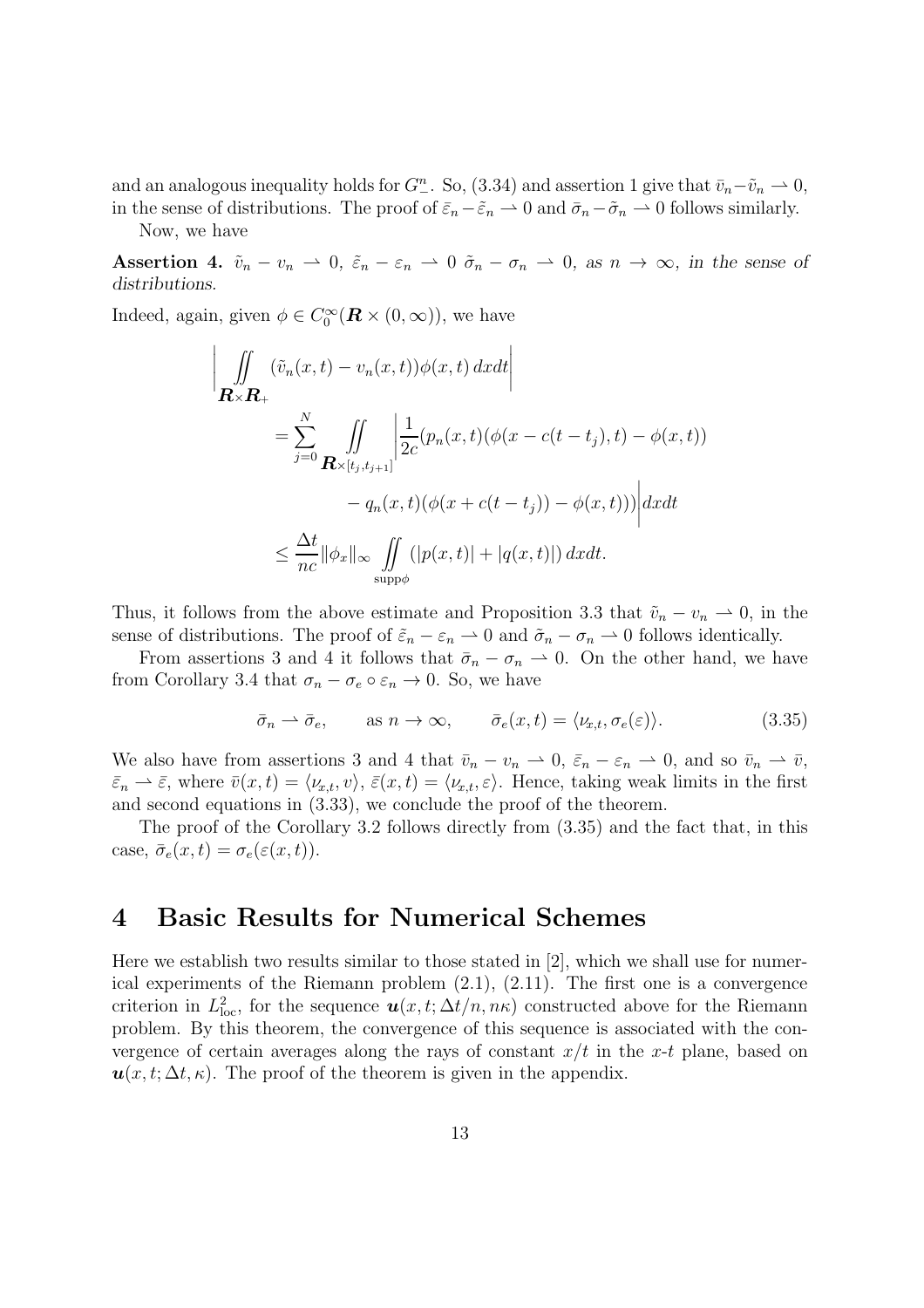**4.1 Theorem.** Let  $u_1(x,t) = u(x,t; \Delta t, \kappa)$  be the approximate solution of the Riemann *problem (2.1), (2.11), as defined in the last section. If*

$$
\boldsymbol{\ell}(\xi) = \lim_{T \to \infty} \frac{2}{T^2} \int_0^T \boldsymbol{u}_1(\xi \tau, \tau) \, \tau d\tau \tag{4.1}
$$

*exists and*

$$
\lim_{T \to \infty} \frac{2}{T^2} \int_0^T |\boldsymbol{u}_1(\xi \tau, \tau) - \boldsymbol{\ell}(\xi)|^2 \tau d\tau = 0,
$$
\n(4.2)

*for almost every*  $\xi \in \mathbf{R}$ , then the sequence  $u_n(x,t) = u(x,t; \Delta t/n, n\kappa)$  converges in  $L^2_{loc}(\mathbf{R} \times \mathbf{R}_+)$  to a solution  $\mathbf{u}(x,t)$  of the Riemann problem (2.1), (2.11), satisfying  $u(x, t) = \ell(x/t)$ .

Remark. Test of convergence: Associated with a certain solution of the approximation scheme (3.5),  $u_i^j = u_1(i\Delta x, j\Delta t)$ , we define the average, at time  $t = j\Delta t$ ,

$$
\bar{u}(x,t) = \frac{2}{j(j+1)} \sum_{k=1}^{j} k \, u_{i_k}^k, \qquad i_k = \left[\frac{kx}{ct}\right],
$$

and the mean quadratic errors

$$
e^{2}(\boldsymbol{u}(x,t)) = \frac{2}{j(j+1)}\sum_{k=1}^{j}k|\boldsymbol{u}_{i_{k}}^{k}|^{2} - |\bar{\boldsymbol{u}}(x,t)|^{2}, \qquad i_{k} = \left[\frac{kx}{ct}\right],
$$
 (4.3)

along the rays of constant  $x/t$ , where [a] denotes the integer part of the real number a. These values can easily be calculated numerically at each time step. By the above theorem, the approximate solutions  $u_n(x,t)$  converge in  $L^2_{loc}$  if the averages converge and the mean quadratic errors tend to zero as time step tends to infinity.

The next theorem establishes the result from which one can numerically determine the expectation values of state space functions, with respect to m-v solutions for the Riemann problem (2.1), (2.11). The proof is given in the appendix.

**4.2 Theorem.** Let  $C_2(\mathbb{R}^2)$  denote the space of the continuous functions in  $\mathbb{R}^2$  which *grow with order* < 2 *when*  $|\mathbf{u}| \to \infty$ *. Let*  $\mathbf{u}_n(x,t) = \mathbf{u}(x,t;\Delta t/n,n\kappa)$  *be the sequence defined in the preceding theorem and*  $\nu_{x,t}$  *be the m-v solution to (2.1), (2.11), given by Theorem 3.1. Then, given*  $h \in C_2(\mathbb{R}^2)$ , we have

$$
\langle \nu_{x,t}, h(\boldsymbol{u}) \rangle = \lim_{T \to \infty} \frac{2}{T^2} \int_0^T h(\boldsymbol{u}_1((x/t)\tau, \tau)) \tau d\tau,
$$
\n(4.4)

*whenever the limit exists for almost every*  $x/t \in \mathbb{R}$ .

Remark. As an application of Theorem 4.2 for numerical solutions, we define the average of a function, with domain in the state space, by

$$
\bar{h}(x,t) = \frac{2}{j(j+1)} \sum_{k=1}^{j} k h(\boldsymbol{u}_{i_k}^k), \qquad i_k = \left[\frac{kx}{ct}\right],
$$
\n(4.5)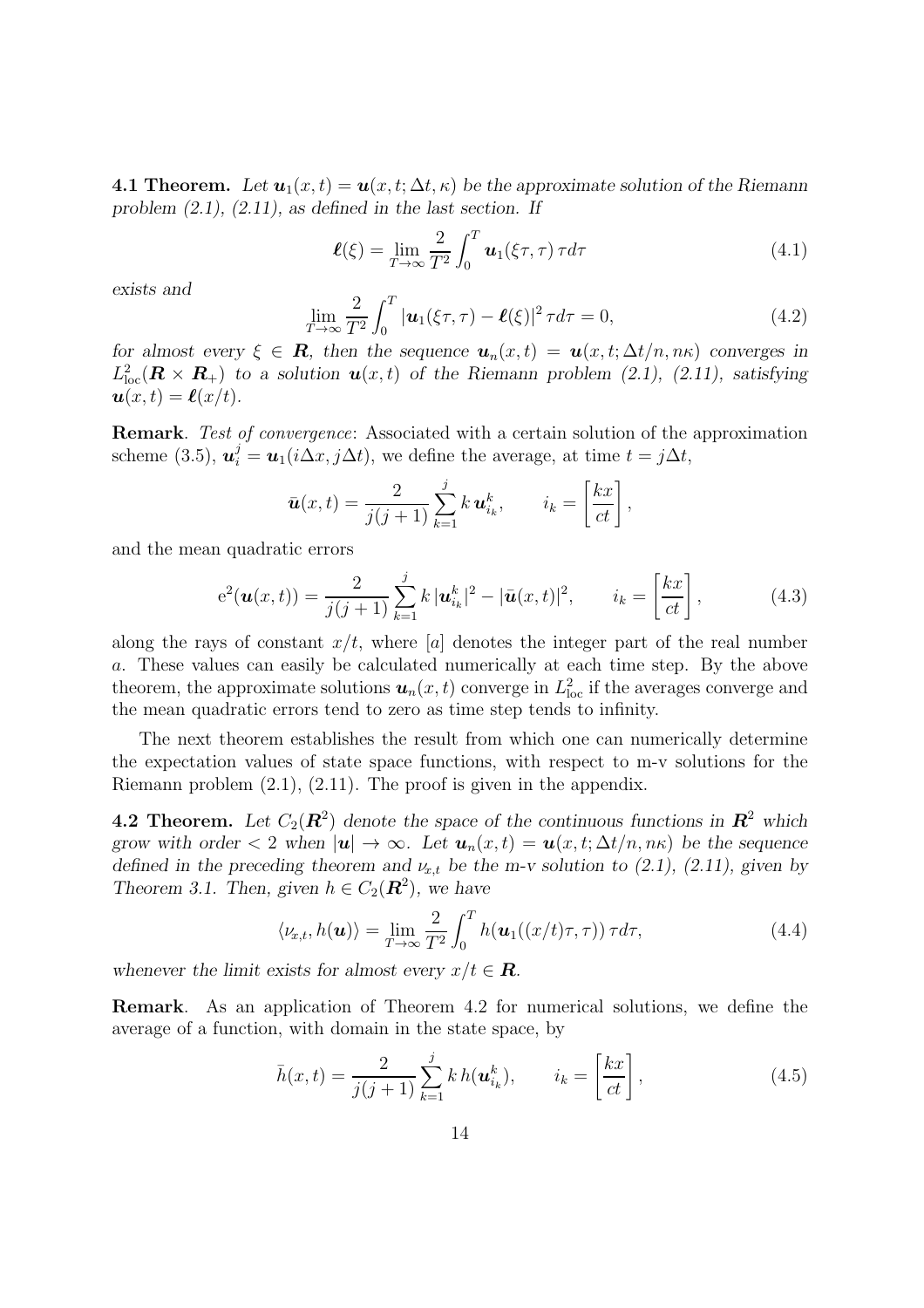for any  $h \in C_2(\mathbf{R}^2)$  along every ray of fixed  $x/t$ . Its value at each time step can easily be calculated numerically. In particular, we shall determine in our numerical experiments  $\bar{\mathbf{u}}(x, t)$  and  $\mathbf{F}(x, t)$ , the average values of the state variable and the flux function, which approximate the expectation values of these state functions with respect to the m-v solution, generated from  $u_n(x,t)$ .



Figure 1: A simple Riemann problem with initial data  $\mathbf{u}_L = (0, 0.5), \mathbf{u}_R = (0, 6.5)$ 

## 5 Numerical Results

For our numerical experiments with the scheme proposed in section 3 we take as  $\sigma_e(\varepsilon)$ the function in (2.3), with  $\varepsilon_A = 1$ ,  $\varepsilon_M = 6$ ,  $E_1 = 8$ ,  $M = 0.5$ ,  $E_2 = 7$ ,  $E = 9$ . We also take  $\kappa \Delta t = 0.2$ . The initial data for the numerical scheme are taken as  $v_i^0 = v_L$ ,  $\varepsilon_i^0 = \varepsilon_L$ ,  $\sigma_i^0 = \sigma_e(\varepsilon_L)$ , for  $i < -i_0$ , and  $v_i^0 = v_R$ ,  $\varepsilon_i^0 = \varepsilon_R$ ,  $\sigma_i^0 = \sigma_e(\varepsilon_R)$ , for  $i > i_0$ , for some positive integer  $i_0$ , say  $i_0 = 1$ , and any small disturbance of values for  $-i_0 \le i \le i_0$ . We remark that, for large time steps, the numerical solution does not depend on any particular choice of disturbance. Except when explicitly mentioned in contrary, the graphs of functions presented in this section, at each specified time step, have as abscissa the variable  $x/t$ . We choose to plot functions in this way because, by the results in section 4, it suffices to know the behavior of these functions along these rays.

#### 5.1 A simple Riemann problem

We consider a Riemann problem with the left and right initial states in different phases outside the elliptic region (see Fig. 1). Specifically, we take  $(v_L, \varepsilon_L) = (0, 0.5), (v_R, \varepsilon_R) =$  $(0, 6.5)$ . In Fig. 2, we show the graphs of the functions  $v(x, t)$  and  $\varepsilon(x, t)$  at time step 50000. It is not difficult to verify that these functions solve the corresponding Riemann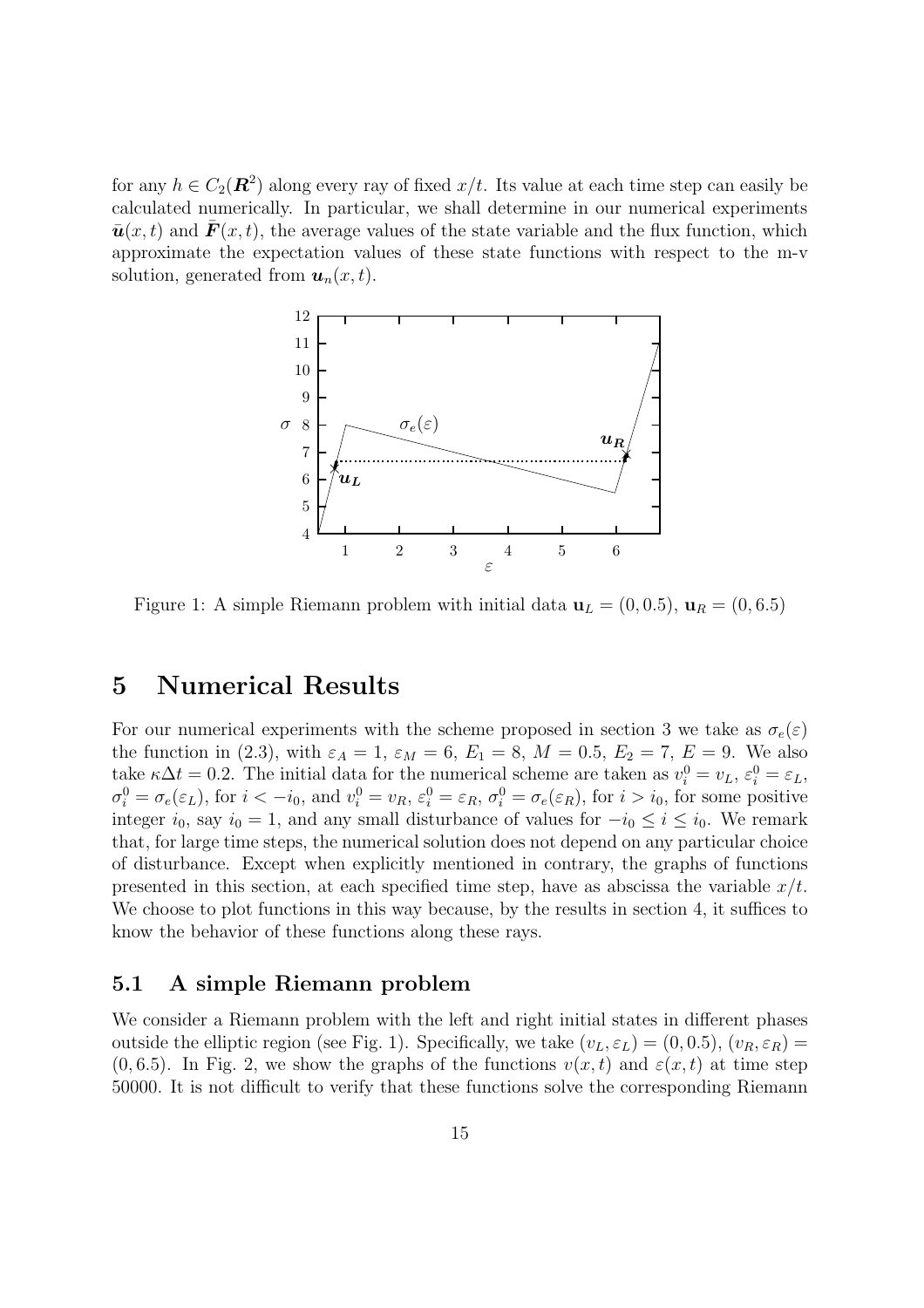

Figure 2: A weak solution  $(v, \varepsilon)$  and quadratic errors for Riemann problem of Fig. 1

problem. This is confirmed by the mean quadratic error  $e^2(\boldsymbol{u}(x,t))$  also given in Fig. 2, at time step 50000. The error clearly converges to zero almost everywhere. The averages, not shown here, also converge, and so Theorem 4.1 implies the convergence of the scheme in  $L^2_{\text{loc}}$  to a weak solution of the problem. In Fig. 1, the solution is also plotted in the stress-strain coordinates together with the non-monotone curve  $\sigma_e(\varepsilon)$ . From these results, it is clear that there is a unique interface boundary at  $x = 0$ , a single phase jump across the unstable interval, in this problem. It is interesting to observe that the solution shown here agrees with those obtained in [13, 8].

#### 5.2 Oscillation waves

We now consider a Riemann problem inside the elliptic region with the same left and right initial states,  $(v_L, \varepsilon_L) = (v_R, \varepsilon_R) = (0, 3)$ , and a small disturbance at  $x = 0$  at initial time. The small disturbance does not die out and, instead, evolves into a nontrivial approximate solution with persistent oscillations shown in Fig. 3 for  $\varepsilon(x, t)$  at time step 1000000. Clearly, the sequence of approximate solutions does not converge due to the appearance of oscillations. These oscillations generate a measure-valued solution, to the corresponging elastic problem according to Theorem 3.1, what we call an oscillation wave. In this case, by applying Theorem 4.2, we may determine expectation values, or averages, by (4.5) for h equals to the state variables,  $\sigma$ , v, and  $\varepsilon$ . Fig. 4 shows the averages  $\bar{\sigma}(x, t)$ , at time steps 50000 and 1000000, as well as  $\bar{v}(x, t)$  and  $\bar{\varepsilon}(x, t)$  at time step 1000000. From the graphs of  $\bar{\sigma}(x, t)$ , at time steps 50000 and 1000000, we are convinced that the averages converge although slowly, and that  $(\bar{v}(x, t), \bar{\varepsilon}(x, t))$  coincides in the limit with the trivial constant solution  $(v, \varepsilon) = (0, 3)$ .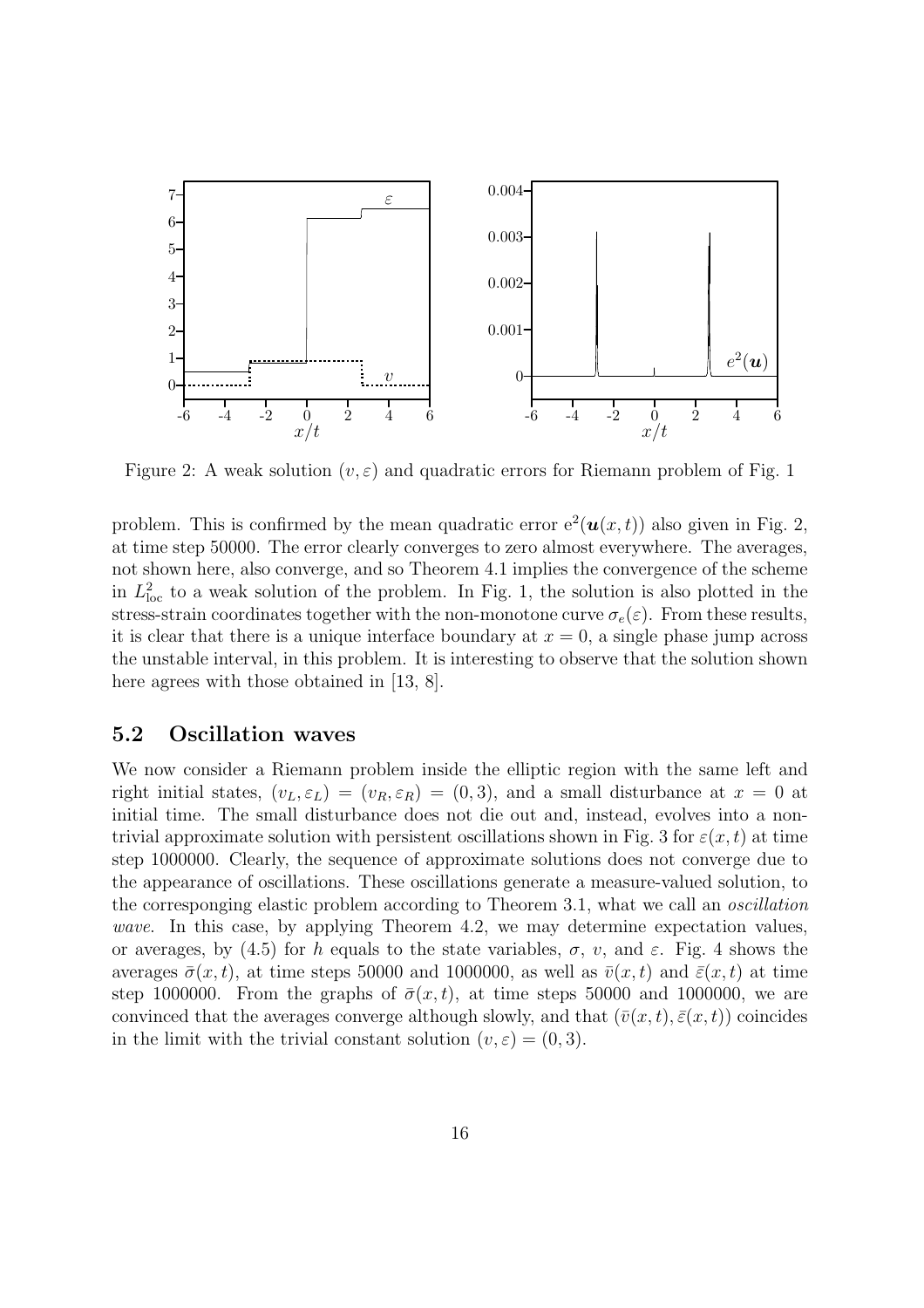

Figure 3: Oscillation wave,  $\varepsilon(x, t)$  at time step 1000000, with initial state (0,3)

#### 5.3 The entropy rate criterion

Here we also apply Theorem 4.2, now in connection with DAFERMOS's entropy rate criterion for the selection of a physically relevant solution [9, 16, 17]. In the case of weak solutions, which are functions of  $x/t$ , the criterion implies that  $u(x, t) = V(x/t)$ is a more favorable solution (in the sense of "stability") compared to the other solution  $\tilde{\boldsymbol{u}}(x, t) = \tilde{V}(x/t)$  if the inequality

$$
\int_{-\infty}^{\infty} \{ \eta(V(\xi)) - \eta(\widetilde{V}(\xi)) \} d\xi \le 0
$$

holds, where the "entropy" function  $\eta$  can be taken as the total energy density, the sum of the kinetic and the strain energy, in the present elastic problem, given by

$$
\eta(v,\varepsilon) = \frac{v^2}{2} + \int_0^{\varepsilon} \sigma_e(s) \, ds.
$$

In other words, in this case, this criterion is a minimum energy criterion in some sense.

We can extend this criterion to the case of m-v solutions, by saying that a m-v solution  $\nu_{x/t}$  is a more favorable solution compared to another m-v solution  $\tilde{\nu}_{x/t}$ , if the following inequality, involving the corresponding expectation values of the energy function,

$$
\int_{-\infty}^{\infty} \left\{ \langle \nu_{\xi}, \eta(\boldsymbol{u}) \rangle - \langle \tilde{\nu}_{\xi}, \eta(\boldsymbol{u}) \rangle \right\} d\xi \le 0, \tag{5.1}
$$

holds. In order to apply this criterion to compare m-v solutions, it is necessary that the expectation value of the energy function is defined. For the m-v solution given by Theorem 3.1, in principle, expectation values are defined only for functions in  $C_2(\mathbf{R}^2)$ , which does not includes the energy function. However, by applying Theorem 4.2, we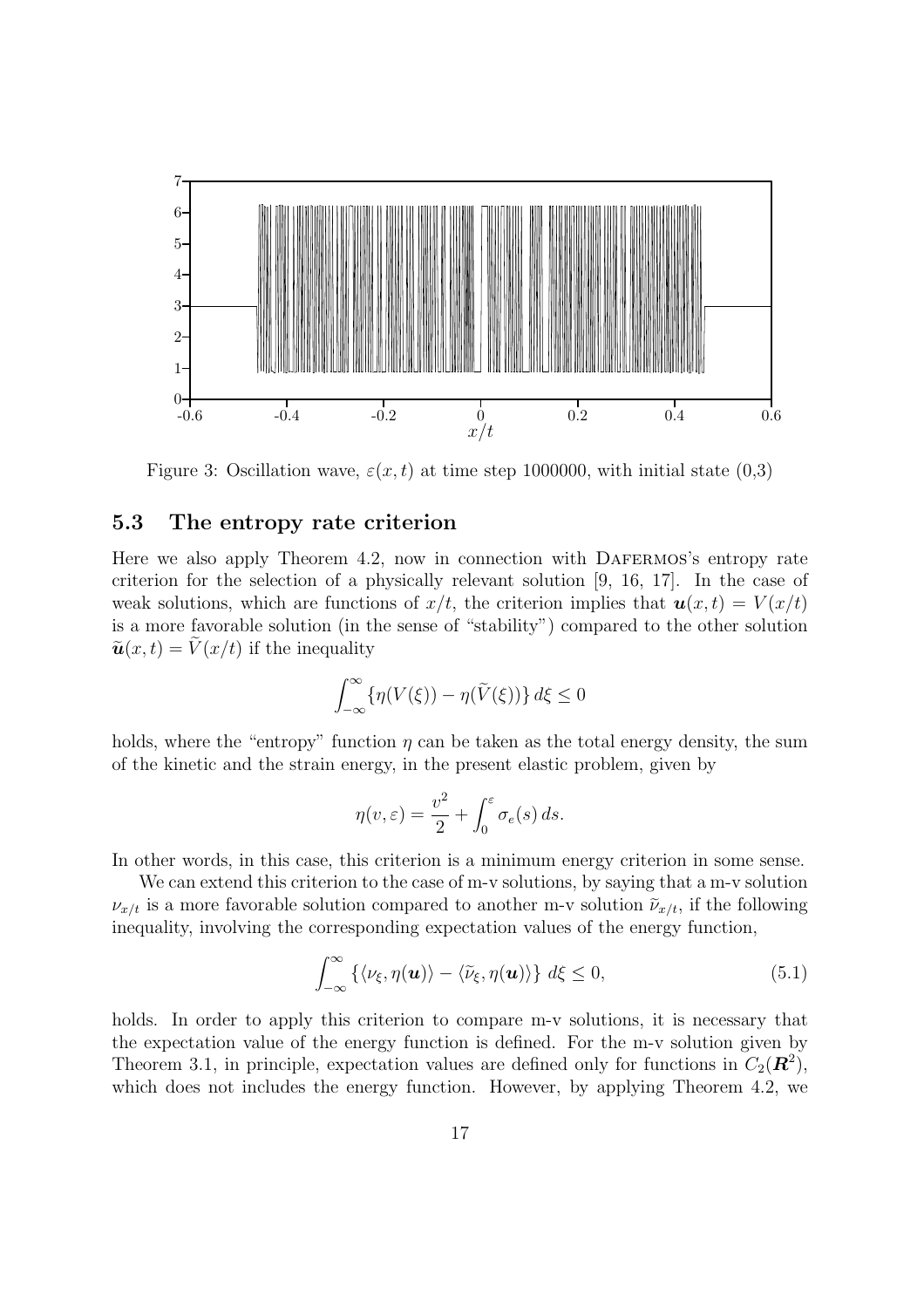

Figure 4: Averages of  $\sigma$  at time step = 50000, 1000000, and  $(v,\varepsilon)$  at 1000000, for the oscillation wave of Fig. 3

can determine the expectation value of the characteristic function of the complement of a bounded set  $\{u \in \mathbb{R}^2 \mid |u| < R\}$ , for some R conveniently chosen, relative to the given m-v solution . This was done for the non-trivial m-v solution associated with the oscillation wave shown above, for the constant initial data  $(0, 3)$ . It was seen that for  $R = 4$  the averages of the corresponding characteristic function, given by  $(4.5)$ , converge to zero very quickly. So, the expectation value of this characteristic function, with respect to the m-v solution of this problem, is identically zero, as a consequence of Theorem 4.2. This test indicates that the support of the Young measures, which constitute the m-v solution of the problem, is contained in a bounded set  $\{u \in \mathbb{R}^2 \mid |u| < R\}$ , for almost every  $x/t$ . Therefore, the expectation values relative to this m-v solution are well-defined for any continuous functions.

In Fig. 5, we show the the average  $\bar{\eta}(x, t)$ , at time step 1000000. From which, it is clear that the m-v solution associated with the oscillation wave is a more favorable solution, according to the entropy rate criterion, compared to the trivial m-v solution  $\tilde{\nu}_{x/t} = \delta_{(0,3)}$ , where the right-hand side is the Dirac measure concentrated at  $(0,3)$ , *i.e.*, the constant solution ( whose total energy is indicated as  $\eta(0,3)$  in Fig. 5). Therefore, it also confirms that constant states in the elliptic region are unstable.

#### 5.4 Phase fractions

Finally, we apply Theorem 4.2 to obtain expectation values of phase fractions associated with the oscillation waves. In the simplified model considered here, the functions which provide the fractions corresponding to each phase are given by

$$
f_1(\varepsilon) = \begin{cases} 1, & \text{if } \varepsilon \le \varepsilon_A, \\ 0, & \text{otherwise,} \end{cases} \qquad f_2(\varepsilon) = \begin{cases} 1, & \text{if } \varepsilon \ge \varepsilon_M, \\ 0, & \text{otherwise.} \end{cases}
$$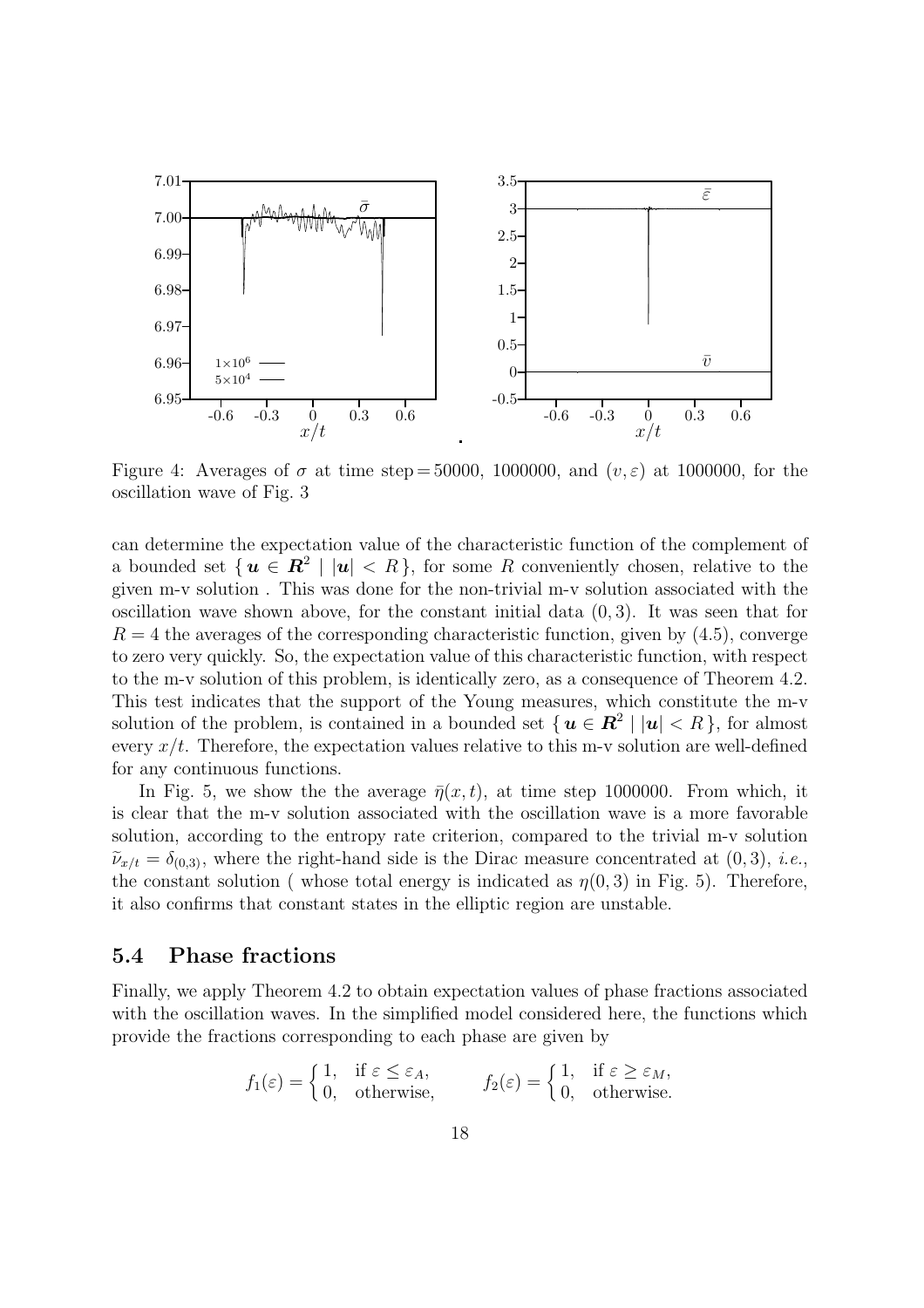

Figure 5: Entropy rate criterion and phase fractions, for the oscillation wave of Fig. 3

We have done several experiments to determine the expectation values of these functions, with respect to the non-trivial m-v solutions associated with the states  $(0, \varepsilon)$ , for  $\varepsilon \in \mathbb{C}$  $[\varepsilon_A, \varepsilon_M]$ , the interval of the unstable states. Each strain  $\varepsilon$  in this interval can be written as a convex combination of the corresponding strains,  $\varepsilon_1 \leq \varepsilon_A$  and  $\varepsilon_2 \geq \varepsilon_M$ , in the two pure phases at the same stress level, namely,  $\sigma_e(\varepsilon) = \sigma_e(\varepsilon_1) = \sigma_e(\varepsilon_2)$ ,

$$
\varepsilon = x_1 \varepsilon_1 + x_2 \varepsilon_2, \qquad x_1 + x_2 = 1.
$$

The experiments shows that expectation values of the phase fractions, with respect to the non-trivial m-v solutions associated with the states  $(0, \varepsilon)$ , agree with the coefficients  $x_1$  and  $x_2$  in the above convex combination. As an example, we have shown in Fig. 5 the averages  $f_1(x, t)$ ,  $f_2(x, t)$ , at time step 100000, for  $\varepsilon = 3$ . In this case, we have  $x_1 = 0.602$ and  $x_2 = 0.398$ , which agree with the values found in the figure. This conclusion is what one would expect intuitively. Another important aspect of these experiments is that the average phase fractions are constant throughout the sector behind the wave front in the limit, which means that the phase mixture is macroscopically homogeneous.

On the other hand, careful examination of the oscillation pattern in the approximation solution reveals an interesting fact that the oscillation pattern tends to become stationary in the limit, as shown in Fig. 6 for a typical example: the two graphs of  $\varepsilon(x, t)$ , at time steps 25000 and 50000, restricted to the interval of 100 grid points between 300 and 400, corresponding to the approximate solution for the initial state (0, 3). They are identical at every grid point and oscillate intensely between two pure phases. They can be interpreted as the microscopic structure of the phase mixture with stationary phase boundaries densely distributed along the length of the body. This structure resembles the experimentally observed band-like structure of a single crystal sample of shape memory alloy during austenitic-martensitic transformation [23, 24].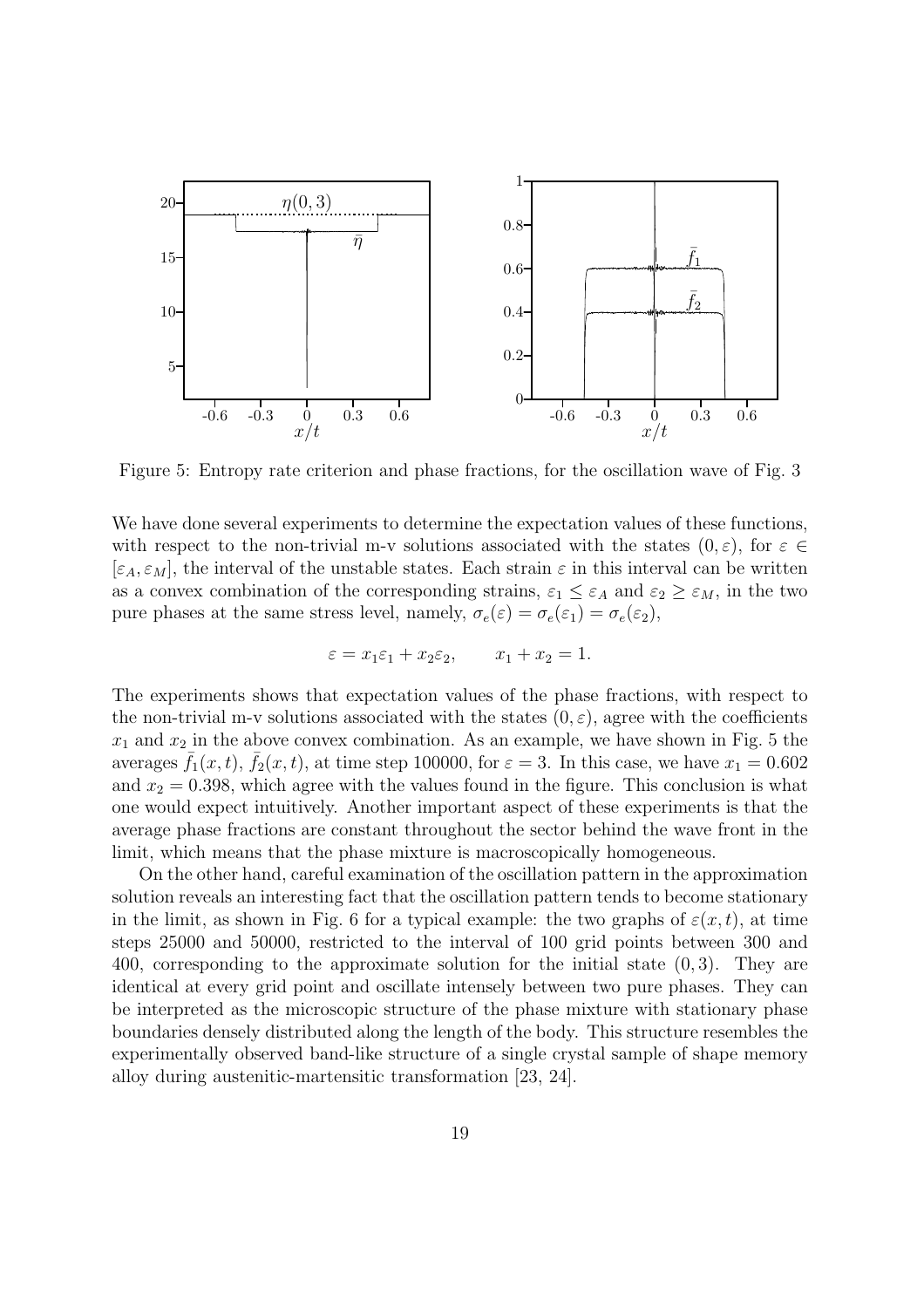

Figure 6: Stationary phase pattern,  $\varepsilon(x,t)$ 

# Appendix

#### A.1 Proof of Theorem 4.1

First, we easily see that  $u_n(x,t) = u_1(nx, nt)$ . Now, given any compact  $K \subset \mathbb{R} \times \mathbb{R}_+$ , for k, l sufficiently large, with  $k \leq l$ , we have

$$
\iint_{K} |\mathbf{u}_{k}(x,t) - \mathbf{u}_{l}(x,t)|^{p} dx dt
$$
\n
$$
= \iint_{K} |\mathbf{u}_{1}(kx,kt) - \mathbf{u}_{1}(lx,lt)|^{p} dx dt = \frac{1}{k^{2}} \iint_{kK} |\mathbf{u}_{1}(x,t) - \mathbf{u}_{1}(\frac{l}{k}x, \frac{l}{k}t)|^{p} dx dt
$$
\n
$$
\leq \frac{(\text{diam } K)^{2}}{(k \text{diam } K)^{2}} \iint_{\substack{0 \leq t \leq k \text{ diam } K \\ |x| \leq k \text{ diam } K}} |\mathbf{u}_{1}(x,t) - \mathbf{u}_{1}(\frac{l}{k}x, \frac{l}{k}t)|^{p} dx dt.
$$
\n(A.2)

To prove the theorem, we shall show, in the following, that the right-hand side of (A.2) tends to zero as  $k$  tend to infinity.

Without any essential difference, we may assign the initial data in the following way:  $u_1(x, 0)$  equals to  $u_L$  for  $x < -j_0 \epsilon_1$ , and equals to  $u_R$  for  $x > j_0 \epsilon_1$ , for some  $j_0 \in \mathbb{N}$ ; and for  $|x| < j_0 \epsilon_1$  arbitrary values are assigned. Now let  $\alpha = \tan^{-1} \lambda$ . Then we have

$$
\frac{1}{CT^2} \iint_{\substack{0 \le t \le T \\ |x| \le CT}} |\mathbf{u}_1(x,t) - \mathbf{u}_1(ax,at)|^p dx dt
$$
\n
$$
= \frac{1}{CT^2} \iint_{\substack{0 \le t \le T \\ \lambda t \le |x| \le j_0 \epsilon_1 + \lambda t}} |\mathbf{u}_1(x,t) - \mathbf{u}_1(ax,at)|^p dx dt + \frac{1}{CT^2} \iint_{\substack{0 \le t \le T \\ |x| \le \lambda t}} |\mathbf{u}_1(x,t) - \mathbf{u}_1(ax,at)|^p dx dt
$$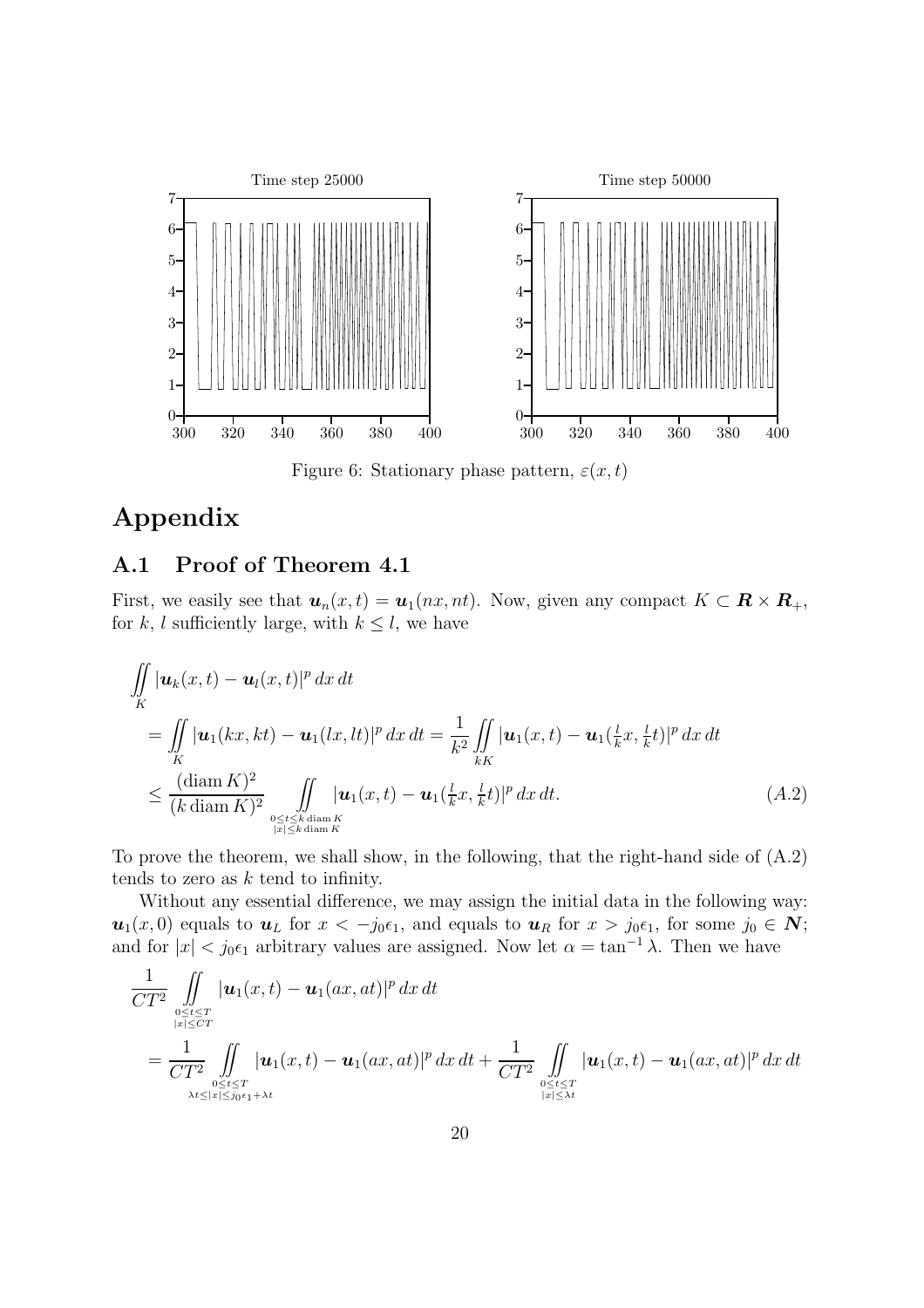$$
\leq \frac{\text{const.}}{T} + \int_{\alpha}^{\pi-\alpha} d\theta \frac{1}{CT^2} \int_{0}^{T/\sin\theta} |\mathbf{u}_1(r,\theta) - \mathbf{u}_1(ar,\theta)|^p r dr \n\leq \frac{\text{const.}}{T} + \int_{\alpha}^{\pi-\alpha} \frac{1}{\sin^2\theta} d\theta \left\{ \frac{\sin^2\theta}{CT^2} \int_{0}^{T/\sin\theta} |\mathbf{u}_1(r,\theta) - \ell(\theta)|^p r dr \right\} \n+ \int_{\alpha}^{\pi-\alpha} \frac{1}{\sin^2\theta} d\theta \left\{ \frac{\sin^2\theta}{a^2CT^2} \int_{0}^{aT/\sin\theta} |\mathbf{u}_1(r,\theta) - \ell(\theta)|^p r dr \right\},
$$

where const. represents a constant not depending on  $a$  or  $T$ . By  $(4.2)$ , it is easy to see that any of the three terms on the right-hand side of the last inequality can be made arbitrarily small, uniformly for  $a \geq 1$ . This completes the proof.

#### A.2 Proof of Theorem 4.2

Let  $u_k(x, t) = u_1(kx, kt)$ . By the Theorem 3.1 there exists a subsequence of  $u_k$  generating a Young measure  $\nu_{x,t}$  which is a globally defined m-v solution to the Riemann problem (2.1), (2.11), in the sense of the definition 1.1. Let us consider a point  $(x, t) \in \mathbf{R} \times (0, \infty)$ , and set

$$
r_0 = \sqrt{x^2 + t^2}
$$
,  $\theta_0 = \tan^{-1} \frac{t}{x}$ .

We also denote by  $\Delta(r, \theta)$  the infinitesimal sector  $|r - r_0| < \Delta r$ ,  $|\theta - \theta_0| < \Delta \theta$ ,  $\Delta r > 0$ ,  $\Delta\theta > 0$ . For the area  $m(\Delta(r, \theta))$  of  $\Delta(r, \theta)$  trivially we have

$$
m(\Delta(r,\theta)) = 4r_0 \Delta r \Delta \theta.
$$

Given a continuous function  $h \in C_2(\mathbf{R}^2)$ , we may assume that

$$
\langle \nu_{x,t}, h(\boldsymbol{u}) \rangle = \lim_{\Delta r + \Delta \theta \to 0} \frac{1}{m(\Delta(r,\theta))} \iint_{\Delta(r,\theta)} \langle \nu_{y,\tau}, h(\boldsymbol{u}) \rangle \, dy \, d\tau, \tag{A.3}
$$

since this is true for  $(x, t) \in \mathbf{R} \times (0, \infty)$  almost everywhere. Now, if  $h \in C_2(\mathbf{R}^2)$ , we have

$$
\frac{1}{m(\Delta(r,\theta))} \iint_{\Delta(r,\theta)} \langle \nu_{y,\tau}, h(\mathbf{u}) \rangle \, dy \, d\tau = \frac{1}{m(\Delta(r,\theta))} \lim_{k \to \infty} \iint_{\Delta(r,\theta)} h(\mathbf{u}_k(y,\tau)) \, dy \, d\tau
$$
\n
$$
= \frac{1}{m(\Delta(r,\theta))} \lim_{k \to \infty} \iint_{\Delta(r,\theta)} h(\mathbf{u}_1(kr,\theta)) r \, dr \, d\theta = \frac{1}{m(k\Delta(r,\theta))} \lim_{k \to \infty} \iint_{k\Delta(r,\theta)} h(\mathbf{u}_1(r,\theta)) r \, dr \, d\theta
$$
\n
$$
= \frac{1}{2\Delta\theta} \int_{\theta_0 - \Delta\theta}^{\theta_0 + \Delta\theta} d\theta \lim_{k \to \infty} \frac{1}{2k^2 r_0 \Delta r} \int_{k(r_0 - \Delta r)}^{k(r_0 + \Delta r)} h(\mathbf{u}_1(r,\theta)) r \, dr
$$
\n
$$
= \frac{1}{2\Delta\theta} \int_{\theta_0 - \Delta\theta}^{\theta_0 + \Delta\theta} d\theta \frac{1}{2r_0 \Delta r} \left\{ \frac{1}{2} (r_0 + \Delta r)^2 \lim_{k \to \infty} \frac{2}{k^2 (r_0 + \Delta r)^2} \int_0^{k(r_0 + \Delta r)} h(\mathbf{u}_1(r,\theta)) r \, dr \right\}
$$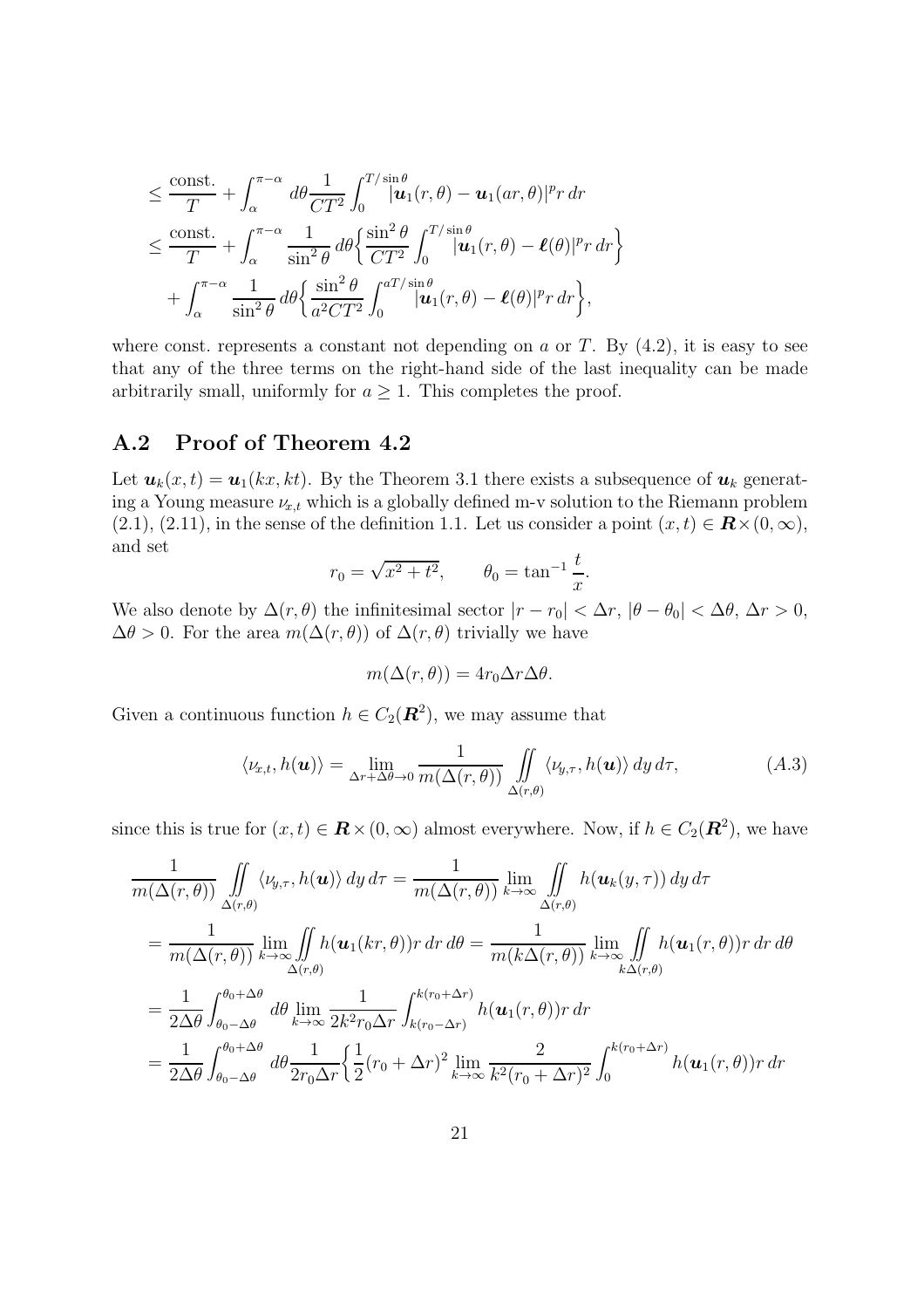$$
-\frac{1}{2}(r_0 - \Delta r)^2 \lim_{k \to \infty} \frac{2}{k^2(r_0 - \Delta r)^2} \int_0^{k(r_0 - \Delta r)} h(\mathbf{u}_1(r, \theta)) r \, dr
$$
  
= 
$$
\frac{1}{2\Delta\theta} \int_{\theta_0 - \Delta\theta}^{\theta_0 + \Delta\theta} \ell[h](\theta) \, d\theta.
$$

Since  $\ell[h](\theta)$ , defined by

$$
\boldsymbol{\ell}[h](\theta) = \lim_{R \to \infty} \frac{2}{R^2} \int_0^R h(\boldsymbol{u}_1(r,\theta)r) dr,
$$

whenever exists, must be a measurable function of  $\theta$ . The last equation above and (A.3) imply (4.4), and the theorem is proved.

Acknowledgments: The authors gratefully acknowledge the support of CNPq through the research fellowships and CESUP, Centro Nacional de Supercomputação da UFRGS, which kindly provided the computational resources for numerical experiments.

# References

- [1] Ericksen, J. L., Equilibrium of bars, J. of Elasticity 5, Nos. 3&4 (1975), 191–201.
- [2] Frid, H., Liu, I-S., Oscillation waves in Riemann problems inside elliptic regions for systems of conservation laws of mixed type, Preprint (1994), to appear.
- [3] DiPerna, R. J., Measure-valued solutions to conservation laws, Arch. Rational Mech. Anal. 8 (1985), 223–270.
- [4] Suliciu, I., Some energetic properties of smooth solutions in rate-type viscoelasticity, Int. J. Non-linear Mechanics 17 (1984), 525–544.
- [5] Gurtin, M. E., Williams, W. O., Suliciu, I., On rate-type constitutive equations and the energy of viscoelastic and viscoplastic materials, Int. J. Solids and Structures 16 (1980), 607–617.
- [6] Mihăilescu-Suliciu, M., Suliciu, I., On the method of characteristics in rate-type viscoelasticity, Zeit. Angew. Mat. Mech. - ZAMM - 65 (1985) 10, 479–486.
- [7] Mihăilescu-Suliciu, M., Suliciu, I., On the method of characteristics in rate-type vis*coelasticity with non-monotone equilibrium curve,* ZAMM  $72$  (1992) 12, 667–674.
- [8] Pitman, E. B., Ni, Y., Visco-elastic relaxation with a Van der Waals type stress, Int. J. Engng. 22 (1994), 327–338.
- [9] Dafermos, C. M., The entropy rate admissibility criterion for solutions of hyperbolic conservation laws, J. Diff. Eqs. 14 (1973), 202–212.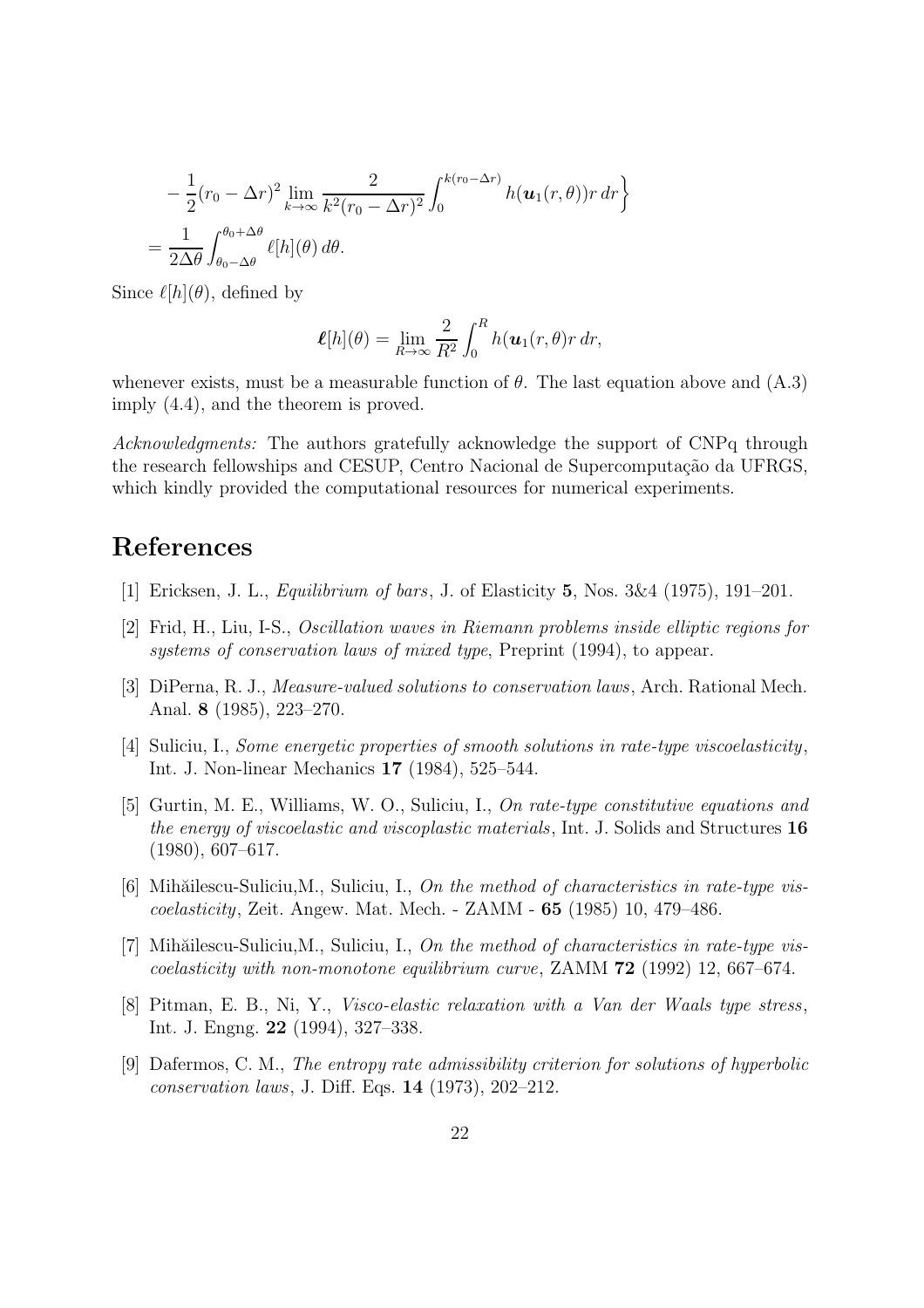- [10] James, R. D., The propagation of phase boundaries in elastic bars, Arch. Rational Mech. Anal. 73 (1980), 125–158.
- [11] Slemrod, M., Admissibility criteria for propagating phase boundaries in a van der Waals fluid, Arch. Rational Mech. Anal. 81 (1983), 301–315.
- [12] Hagan, R., Slemrod, M., The viscosity-capillarity criterion for shocks and phase transitions, Arch. Rational Mech. Anal. 83 (1983), 333–361.
- [13] Shearer, M., The Riemann problem for a class of conservation laws of mixed type, J. Diff. Eqs. 46 (1982), 426–443.
- [14] Shearer, M., Admissibility criteria for shock wave solutions of a system of conservation laws of mixed type, Proc. Royal Soc. Edinburgh, 93A (1983), 233–244.
- [15] Shearer, M., Nonuniqueness of admissible solutions of the Riemann initial value problem for a system of conservation laws of mixed type, Arch. Rational Mech. Anal. 93 (1986), 45–59.
- [16] Hattori, H., The Riemann problem for a van der Waals fluid with entropy rate admissibility criterion: Isothermal case, Arch. Rational Mech. Anal. 92 (1986), 246–263.
- [17] Hattori, H., The Riemann problem for a van der Waals fluid with entropy rate admissibility criterion: Non-isothermal case, J. Diff. Eqs. 65 (1986), 158–174.
- [18] Keyfitz, B. L., The Riemann problem for non-monotone stress-strain functions: a "hysteresis" approach, Lec. in Appl. Math.  $23$  (1986), 379–395.
- [19] Pego, R. L., Phase transitions: stability and admissibility in one-dimensional nonlinear viscoelasticity, Arch. Rational Mech. Anal. 97 (1987), 353–394.
- [20] LeFloch, Ph., Propagating phase boundaries: formulation of the problem and existence via the Glimm method, Arch. Rational Mech. Anal., 123 (1993), 153–197.
- [21] James, R. D., Coexistent phases in one dimensional static theory of elastic bars, Arch. Rational Mech. Anal. 72 (1980), 99–140.
- [22] Gurtin, M. E., On the theory of phase transitions with interfacial energy, Arch. Rational Mech. Anal. 87 (1984), 187–212.
- [23] Delay, L., Krishnan, R. V., Tas, H., Warlimont, H., Thermoelasticity, pseudoelasticity and the memory effects associated with martensitic transformations, Journal of Materials Science 9 (1974), 1521–1555.